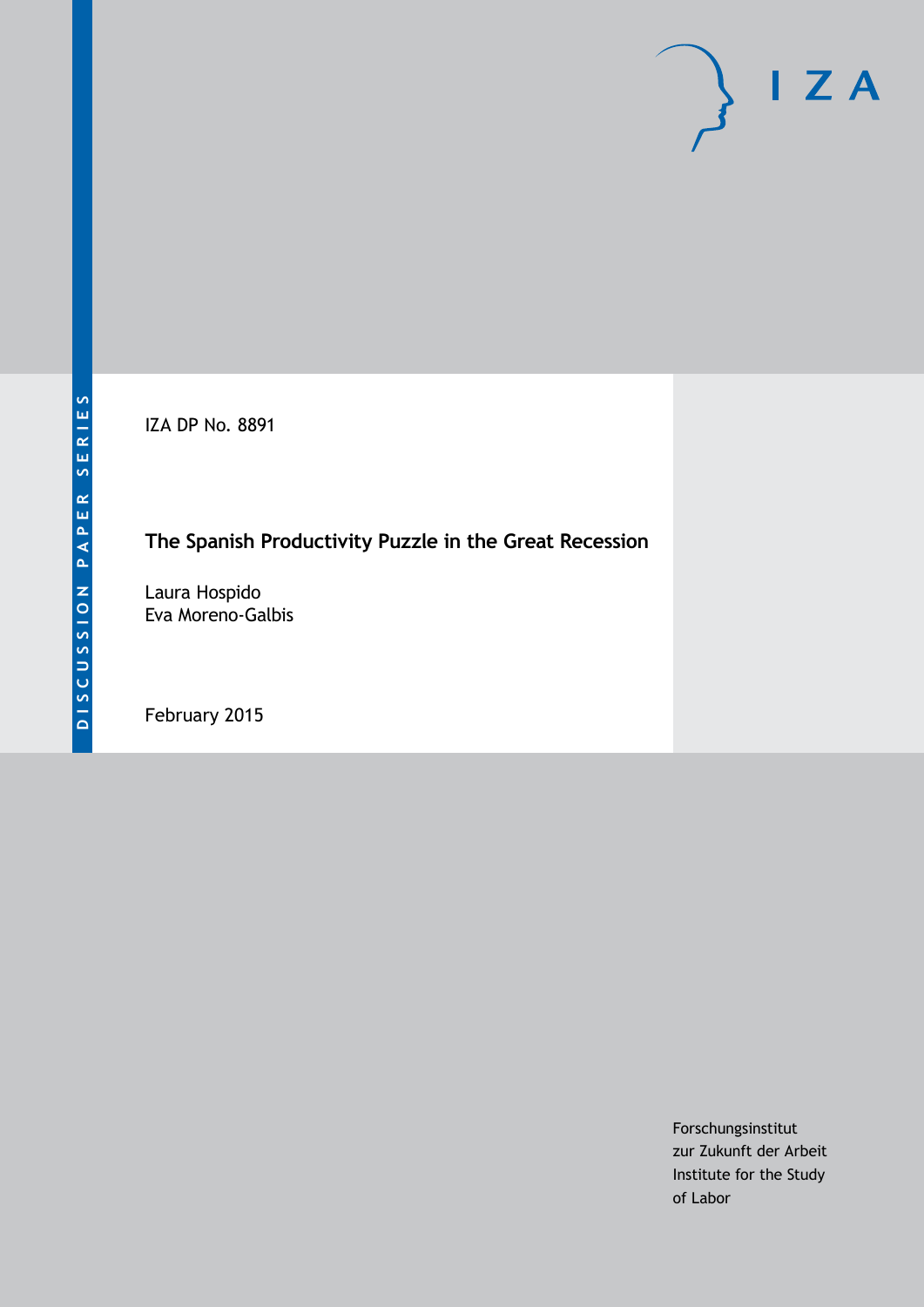# **The Spanish Productivity Puzzle in the Great Recession**

# **Laura Hospido**

*Banco de España and IZA*

# **Eva Moreno-Galbis**

*GRANEM, Université d'Angers CREST, GAINS-TEPP and IRES*

Discussion Paper No. 8891 February 2015

IZA

P.O. Box 7240 53072 Bonn Germany

Phone: +49-228-3894-0 Fax: +49-228-3894-180 E-mail: [iza@iza.org](mailto:iza@iza.org)

Any opinions expressed here are those of the author(s) and not those of IZA. Research published in this series may include views on policy, but the institute itself takes no institutional policy positions. The IZA research network is committed to the IZA Guiding Principles of Research Integrity.

<span id="page-1-0"></span>The Institute for the Study of Labor (IZA) in Bonn is a local and virtual international research center and a place of communication between science, politics and business. IZA is an independent nonprofit organization supported by Deutsche Post Foundation. The center is associated with the University of Bonn and offers a stimulating research environment through its international network, workshops and conferences, data service, project support, research visits and doctoral program. IZA engages in (i) original and internationally competitive research in all fields of labor economics, (ii) development of policy concepts, and (iii) dissemination of research results and concepts to the interested public.

IZA Discussion Papers often represent preliminary work and are circulated to encourage discussion. Citation of such a paper should account for its provisional character. A revised version may be available directly from the author.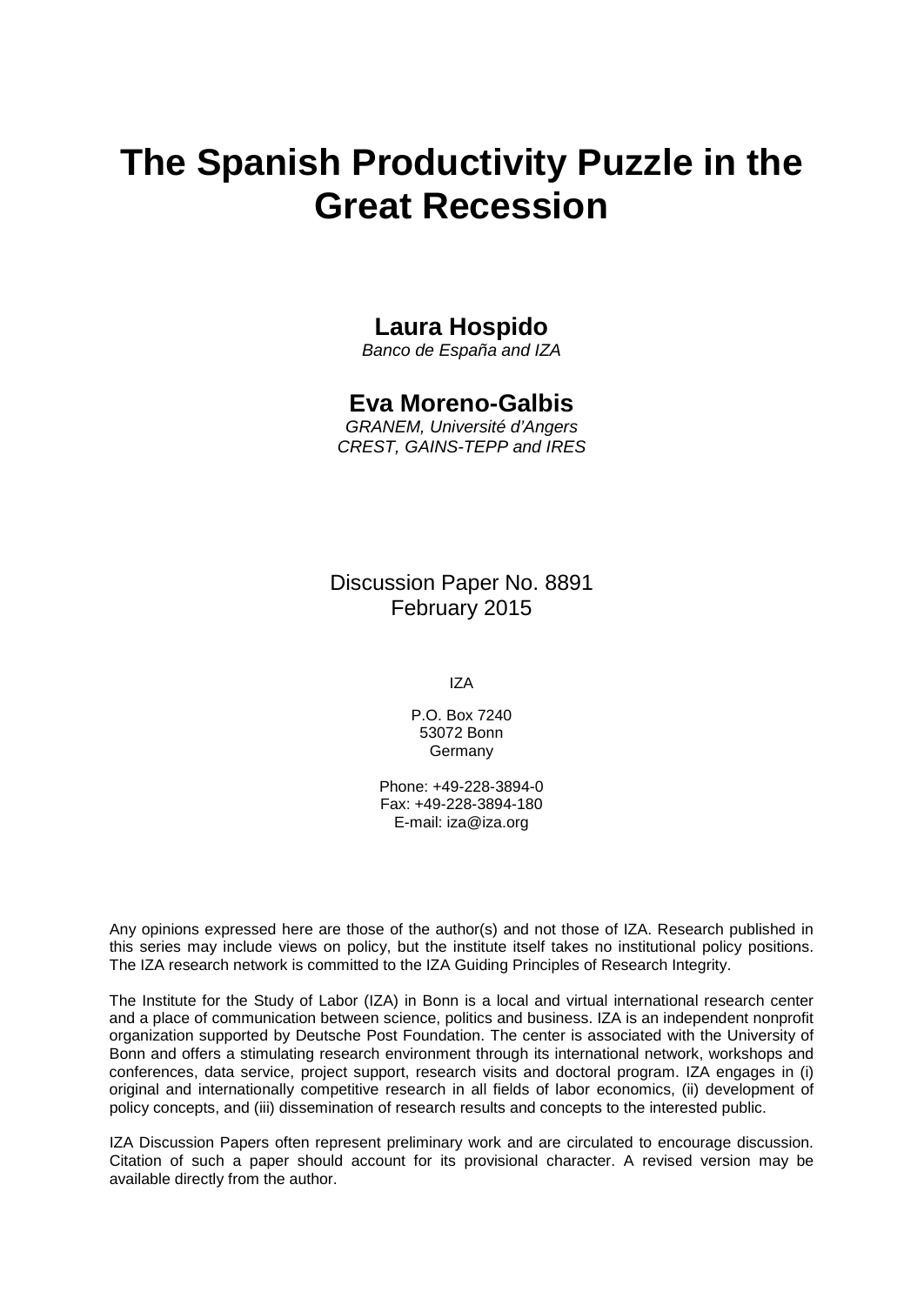IZA Discussion Paper No. 8891 February 2015

# **ABSTRACT**

# **The Spanish Productivity Puzzle in the Great Recession[\\*](#page-1-0)**

While Spain had traditionally under-performed its European counterparts in terms of labor productivity, the trend is reversed after 2007. The evolution of aggregate productivity in Spain during the Great Recession largely responds to the adverse conditions in the labor market, but not only. Using a longitudinal sample of Spanish manufacturing and services companies between 1995 and 2012, we show that the recent increase in Spanish aggregate productivity also responds to the evolution of the total factor productivity (TFP) and to composition effects. By combining the information at the firm level on balance sheet items, collective agreements and imports-exports, we are able to establish that commitment to a collective agreement at the firm level and access to external markets are positively related to TFP performance during the whole period. In addition, we estimate that firm TFP was negatively correlated with the share of temporary workers during the expansion period, 1995-2007, whereas the sign of that correlation reversed completely during the crisis, 2008-2012. Finally, we relate this sign reversal with the changing composition of temporary workers in the labor market.

JEL Classification: J24, J21, J52

Keywords: labor productivity, TFP, temporary workers, collective agreements, exporting firms

Corresponding author:

Eva Moreno-Galbis GRANEM Université d'Angers 13 allée François Mitterrand 49000 Angers cedex France E-mail: [eva.morenogalbis@univ-angers.fr](mailto:eva.morenogalbis@univ-angers.fr)

This text is a background paper of a more general research, part of the CEPREMAP project "Productivity", which also covers Germany, France and UK. The authors specially thank our colleagues on the productivity project, seminar participants at the DARES-CEPREMAP conference 2014 on American and European Labour Markets and the CEPREMAP conference 2015 on Productivity puzzles in Europe, and in particular Tito Boeri, Alex Bryson and Gilles Saint Paul for stimulating discussions. We also thank an anonymous referee, Eric Bartelsman, Cristina Fernandez, Luis Diez-Catalan, Juan Francisco Jimeno, Aitor Lacuesta, David Lopez, Jose Manuel Montero, Enrique Moral-Benito, Roberto Ramos, Antonio Rodriguez-Caloca, Valerie Smeets and Ernesto Villanueva for useful comments, as well as seminar participants at BBVA Research and those of the ESEM 2014, ESPE 2014, JEI 2014, PET 2014, and SAEe 2014 meetings. All remaining errors are our own. Eva Moreno-Galbis acknowledges the financial support of the CEPREMAP project "Productivity". The opinions and analyses are the responsibility of the authors and, therefore, do not necessarily coincide with those of the Banco de Espana or the Eurosystem. First draft: April 16, 2014.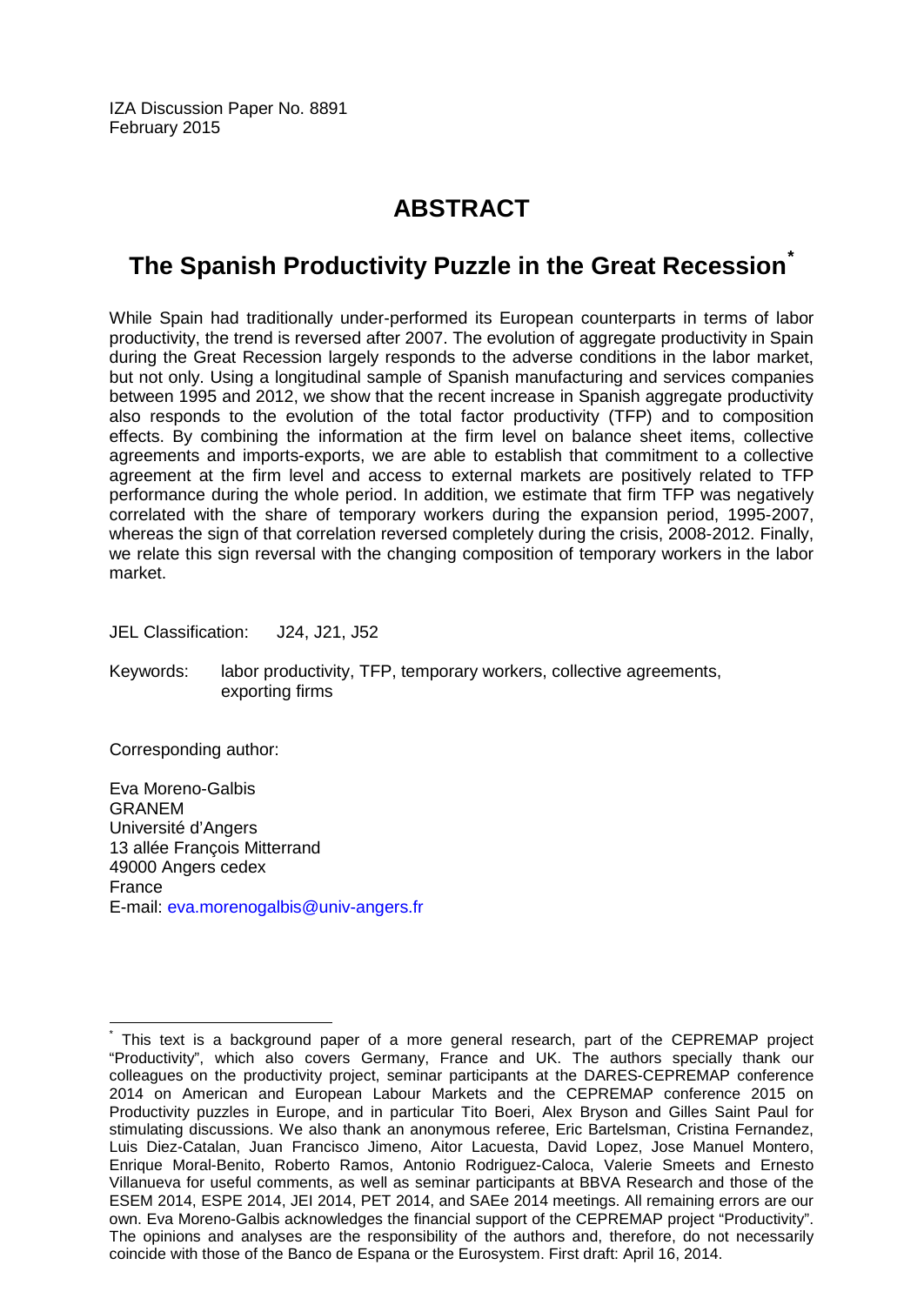### 1 Introduction

The divergent productivity growth experiences of the United States and different countries in Europe during the current economic crisis has increased the interest in factors underlying labor productivity growth (see Figure [1\)](#page-3-0). In particular, the slowdown of the Spanish labor productivity growth between the mid 1990s and the mid 2000s contrasts with the positive productivity growth in the US and other European countries.<sup>[1](#page-3-1)</sup> After 2007, some convergence has been achieved. Determining the temporary or the permanent nature of factors justifying the recent increasing path constitutes a major determinant of Spanish future competitiveness.

Figure 1: Labor productivity growth in Spain, US, France, Germany, and UK  $(\%)$ .

<span id="page-3-0"></span>

Notes: Source OECD. Labor productivity defined as GDP per hour worked.

From a strict accountability point of view, GDP per capita,  $Y/P$ , can be decomposed into labor productivity,  $Y/L$ , and employment,  $L/P$ , where Y is GDP, P population, and L labor (measured as number of workers or hours of work). In Spain, the divergent evolution of the GDP per capita and of labor productivity during the recent crisis have been seriously impacted by the very adverse conditions in the labor market (see figure [2\)](#page-4-0). Since  $2007$ , unemployment has increased (particularly for men due to the downsizing of the construction sector) reaching 25% of the active population in 2012 and 40% for people between 16 and 29 years old. This evolution of the unemployment rate has been mainly explained by the massive destruction of jobs rather than by the arrival of new entrants into the labor market. Moreover, job destruction has disproportionately affected employees with temporary contracts, which are usually associated with low productivity positions (see figure  $3$ ). Then, the recent improvement in labor productivity could be related to a mechanical effect associated to the sharp drops in employment, but it could also be a simple composition effect due to the massive destruction of temporary, less productive positions.

<span id="page-3-1"></span><sup>&</sup>lt;sup>1</sup>See, for instance, Dolado *et al.* (2011).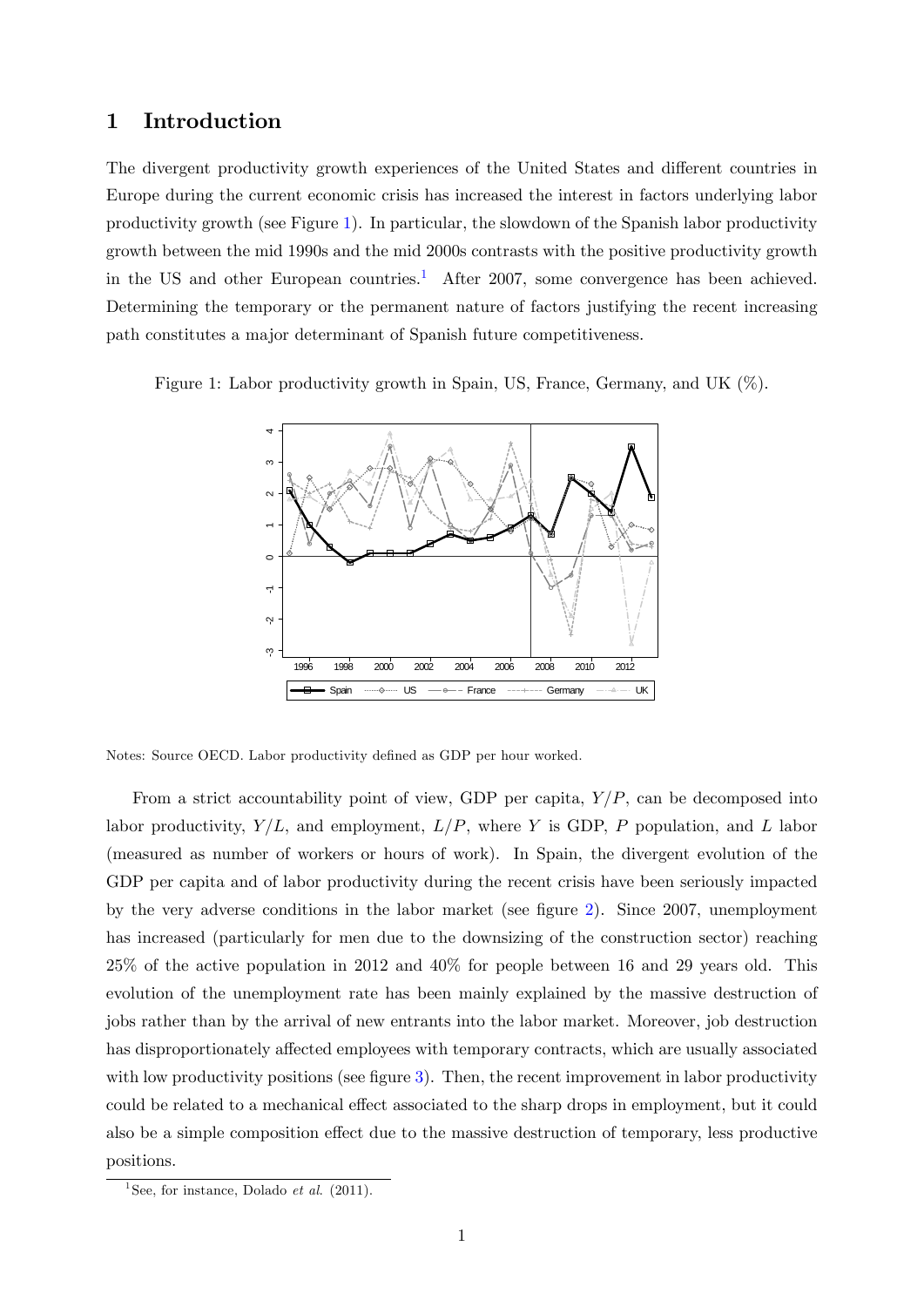

<span id="page-4-0"></span>Figure 2: GDP per capita, labor productivity and employment over total population in Spain (rates of growth,  $\%$ ).

Notes: Source OECD.

<span id="page-4-1"></span>Figure 3: Share of temporary contracts in Spain  $(\%)$ .



Notes: Source Spanish National Statistical Institute.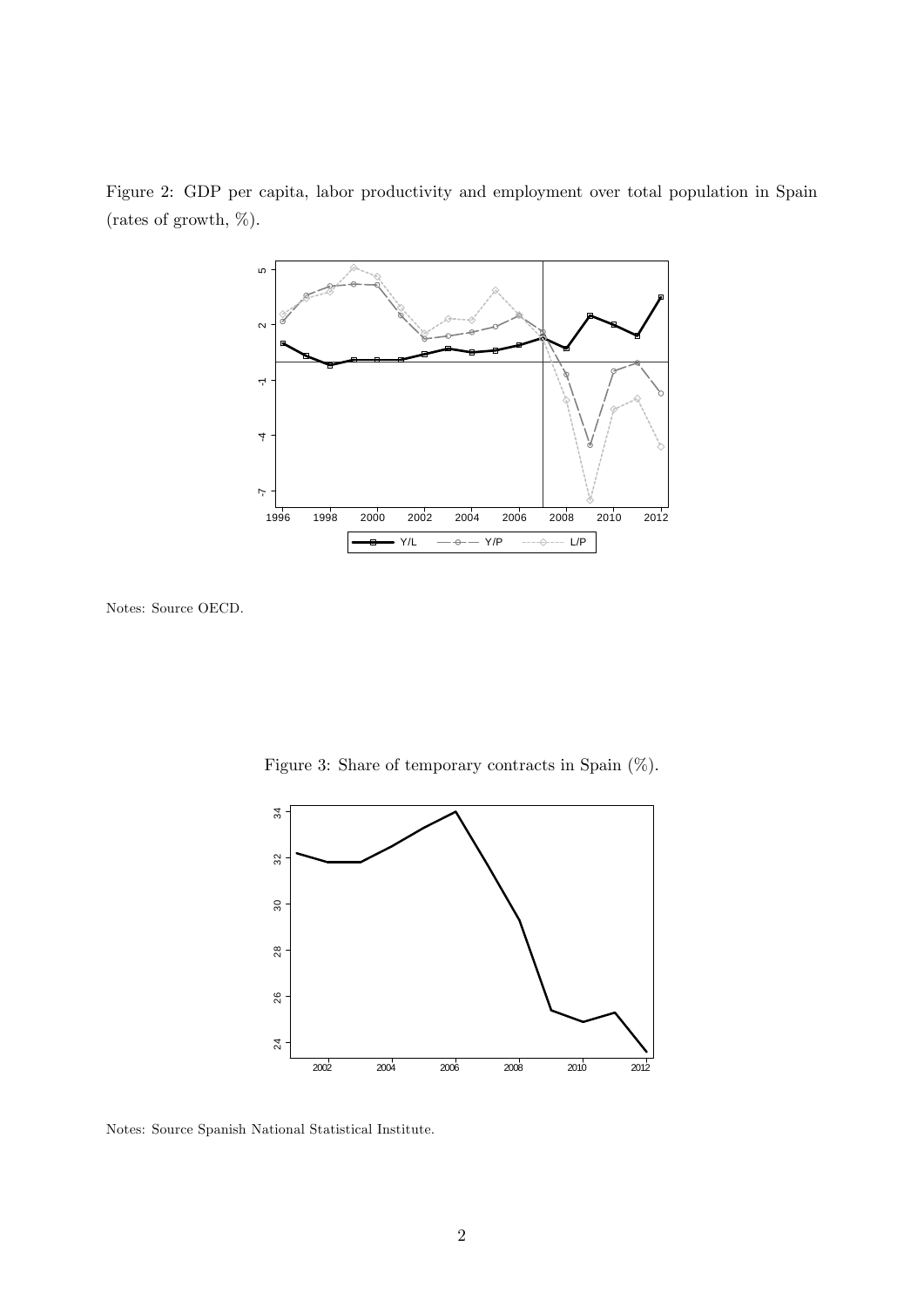Under the assumption of a standard Cobb-Douglas production function,  $Y = AK^{\alpha}L^{1-\alpha}$ , labor productivity equals

<span id="page-5-0"></span>
$$
\frac{Y}{L} = A \cdot \left(\frac{K}{L}\right)^{\alpha},\tag{1}
$$

where A is the total factor productivity (TFP) traditionally associated with technological progress, K is capital, and the ratio  $K/L$  is known as capital deepening. Denoting labor productivity as  $y = Y/L$ , and capital deepening as  $k = K/L$ , we can rewrite equation [\(1\)](#page-5-0) in growth terms as:

$$
\dot{y} = \dot{A} + \alpha \dot{k}.
$$

In the neoclassical framework, capital stock is an endogenous variable that depends on TFP growth. In a long run steady state (a situation where all per capita variables are growing at a constant rate) one can show that the growth of capital intensity is the same as the rate of growth of labor productivity, so that,  $\dot{y} = \frac{\dot{A}}{1 - \dot{A}}$  $\frac{A}{1-\alpha}$ . Hence, in the long run, TFP growth would be the most informative predictor of future trends in productivity.[2](#page-5-1)

Under this conceptual framework, the contribution of the paper is twofold. First, our study estimates and compares the evolution of TFP at both the macro and the micro levels in Spain during the period 1995-2012. We seek to determine whether the evolution of aggregate productivity results from a change in TFP trends of the majority of firms or if rather reflects composition effects. Second, we study the relationship between the evolution of TFP at the firm level and alternative margins of adjustment, such as the mix of labor contracts used by the firm, the type of collective agreement, and the possibility of exporting or importing from abroad. In particular, we focus on the importance of these *flexibility* margins during the recent economic crisis (2008-2012).

We find that the evolution of aggregate productivity in Spain during the Great Recession largely responds to the adverse conditions in the labor market, but also to the evolution of TFP and composition effects. In addition, by combining the information at the firm level on balance sheet items, collective agreements and imports-exports, we are able to establish that commitment to a collective agreement at the Örm level and access to external markets are positively related to TFP performance during the whole period. Moreover, we estimate that Örm TFP was negatively correlated with the share of temporary workers during the expansion period, but positively correlated during the crisis. We interpret this sign reversal as the result of a changing composition of temporary workers in the labor market.

The rest of the paper is organized as follows. Section [2](#page-6-0) incorporates a review of related literature. Section [3](#page-8-0) describes the different data sources as well as the construction of our final sample. In Section [4](#page-11-0) we explain our methodological approach. Section [5](#page-14-0) documents the evolution of the Spanish TFP, both at the micro and macro levels, whereas in Section [6](#page-19-0) we discuss the role of the flexibility margins in that evolution. Finally, Section [7](#page-24-0) concludes.

<span id="page-5-1"></span><sup>&</sup>lt;sup>2</sup>See Sargent and Rodriguez (2001) for a further discussion.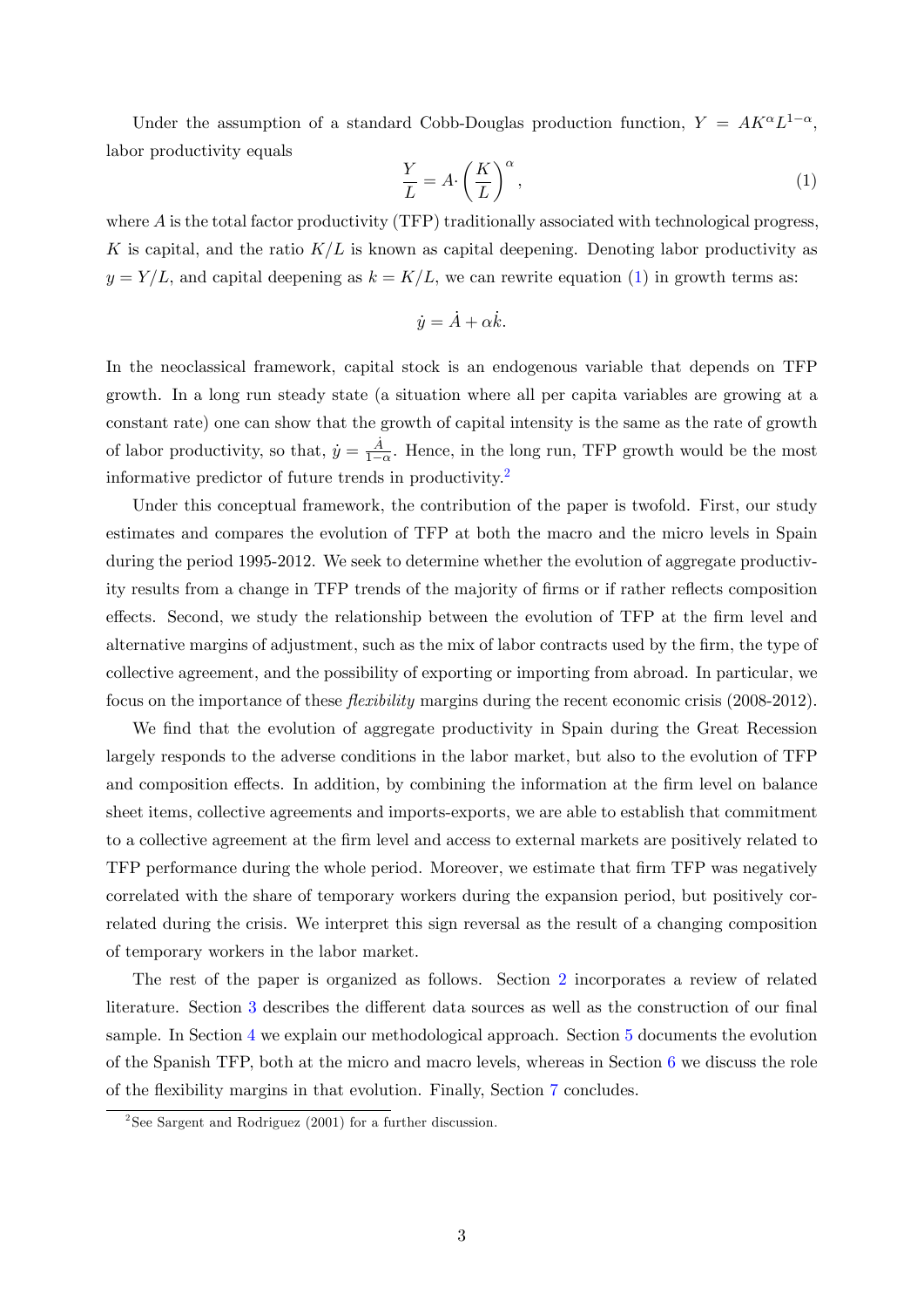### <span id="page-6-0"></span>2 Related Literature

The interest concerning the evolution of Spanish productivity is not new. However, to our knowledge, none of the previous works considers the recent crisis period after 2007. The paper dealing with the closest period to ours is Mora-Sanguinetti and Fuentes (2012), who use data for 1996-2007. They claim that the relatively weak performance of Spain largely reflects the low growth of the TFP within a wide range of sectors (with a limited impact of composition effects), while capital stock and educational attaintment of the workforce have grown relatively strongly. They argue that Spain needs more flexible labor market, business environment and collective bargaining system, to improve productivity. They conclude that the acceleration of productivity in the mid-2006 was due to cyclical and temporary factors.

The role of institutions as a major determinant of productivity and allocative efficiency of the Spanish economy is also analyzed in Alonso-Borrego (2010), Boldrin et al. (2010) and Gonzalez and Miles-Touya (2012). Using the Balance Sheets of the Bank of Spain for the period 1983- 2006, Alonso-Borrego (2010) reaches three major conclusions. First, the under-development in the service sector towards more competition may be preventing Örms to increase their levels of specialization while outsourcing non-manufacturing activities. Second, increases in industry competition boost firms to improve their performance, especially in the case of service firms. Finally, the share of temporary employment tends to reduce productivity (while increasing employment), specially in the service sector.<sup>[3](#page-6-1)</sup>

Boldrin *et al.* (2010) analyze the growth of the Spanish economy since the advent of democracy until today. They conclude that over the past 30 years Spain has experienced two long growth cycles. Between 1978 and 1993 the economy was characterized by a small increase in employment and a considerable rise in productivity, while between 1994 and 2008 there was a spectacular increase in employment and a small gain in productivity. The authors show that the characteristics of the labor market in Spain, with a dual system that protects permanent workers at the expense of temporary ones and an inefficient collective wage bargaining system, have played a very relevant role in explaining the observed growth pattern of Spain.

In a more recent work, Gonzalez and Miles-Touya (2012) analyze the impact on allocative efficiency of permanent labor of the labor market reforms in 1994, restricting the use of temporary contracts, and in 1997, reducing the severance payments of permanent contracts. They find that these reforms did affect the allocative efficiency of the permanent labor input. They interpret these results as implying that the expected labor adjustment costs increased when the severe restrictions on using temporary workers were not accompanied by a sufficient reduction in the severance payments due to permanent workers.

Pilat (2005) estimates that, for the second half of the 1990s, low levels of labor productivity account for two-thirds of the gap in income levels between Spain and the United States. He argues that, to improve productivity growth, Spain should reduce the gap in employment protection

<span id="page-6-1"></span><sup>&</sup>lt;sup>3</sup>This latter result is consistent with Aguirragabiria and Alonso-Borrego (2009) and Dolado *et al.* (2011).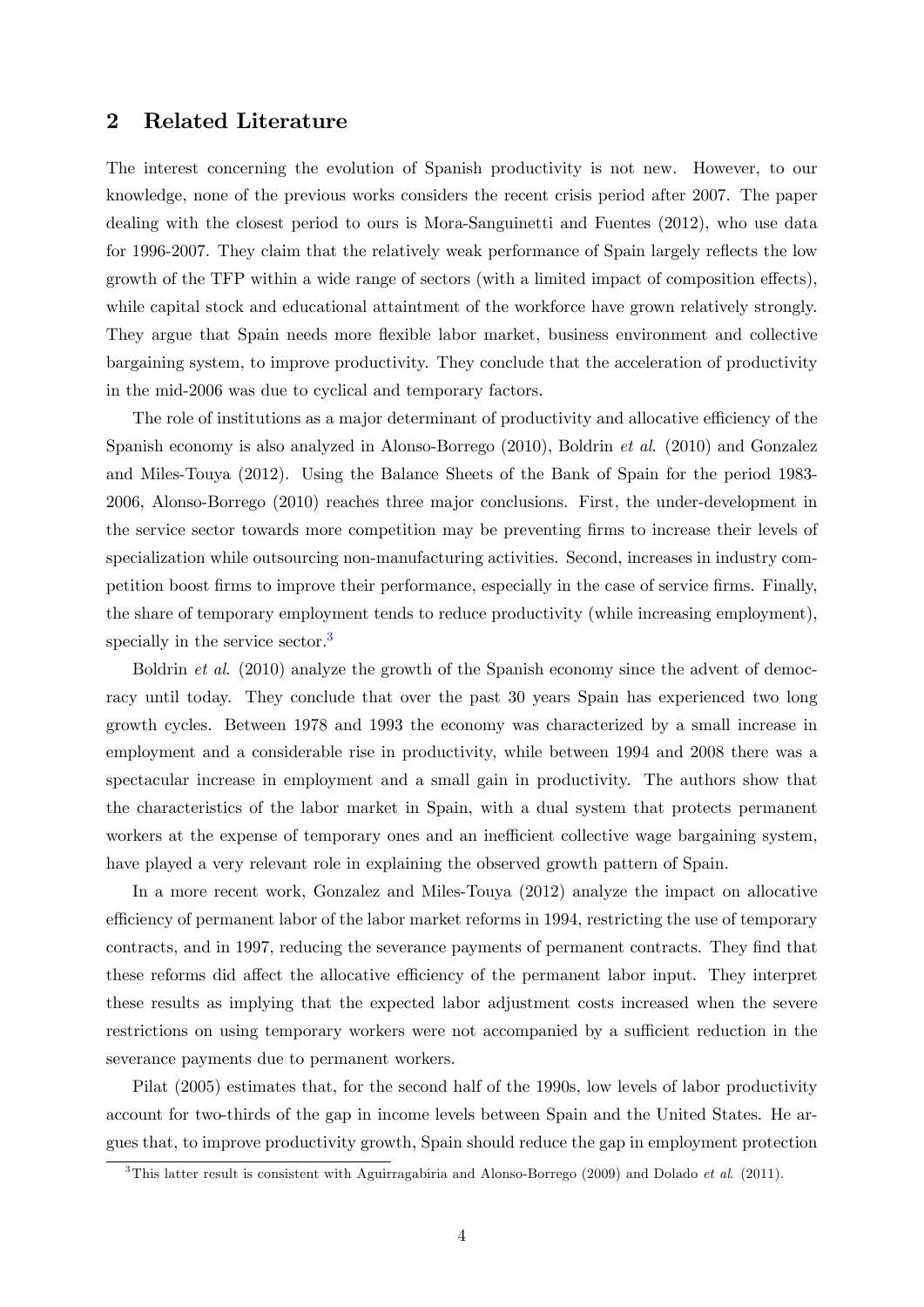legislation between permanent and temporary workers, reinforce capital deepening and increase the level of human capital. He attributes the weak performance of TFP to the small contribution to productivity of the Information and Communication technologies (ICT) producing sector, the weak growth of TFP in ICT-using services, the relatively low investment in Research and Development (R&D), the strong regulations in the retailing sector, the relatively high administrative burdens on start-up firms, the strict employment legislation and the not favorable environment for entrepreneurship.

The importance of R&D expenditures in determining the differences in productivity across firms and the evolution of firm-level productivity over time is also analyzed in Doraszelski and Jaumandreu (2013) using an unbalanced panel of more than 1800 Spanish manufacturing firms in nine industries during the 1990s. They also show that the link between R&D and productivity is subject to a high degree of uncertainty, nonlinearity and heterogeneity.

Mas and Quesada (2006) point towards the construction sector, the wholesale, retail trade and repairs sector and hotels and catering sector, as the main responsible of the poor performance of Spanish productivity over the period 1995-2004. If their negative contribution is eliminated, labor productivity would have presented a positive rate of growth of 0.67%, instead of the actual negative rate of -0.29%. They underline the incapacity of Spain to extract all the benefit from large improvements in worker's training and educational levels. From their point of view, the negative contribution of TFP to economic growth in Spain is due to the small presence of ICT producing sectors, the relative small share of ICT-investment on total investment, the low penetration of ICT-assets, the higher cost of ICT, the low use of ICT at schools and the very poor technical formation and training.

Martinez *et al.* (2008) remark that the negative pattern of Spanish productivity since the midnineties (due to the bad behavior of TFP), occurred actually in a context where investment in ICT assets was increasing at high rates. They refer to this phenomenon as the Spanish Productivity Paradox. They argue that benefits of ICT need time to materialize. Adjustment costs and inefficiencies derived from inappropriate qualifications in the labor force lead to a transitional dynamics in which productivity suffers low and even negative growth rates. New organizational forms at the plant level and human capital accumulation adapted to the new equipment have to be carried out. Competitive factors, services and goods' markets also appear as a necessary condition for the optimal development of ICT because this environment minimizes adjustment costs.

Finally, although out of the scope of this paper, there also exists a wide literature analyzing the relationship between productivity growth and firm dynamics in Spain. Using data for the manufacturing sector in the 1990s, Fariñas and Ruano (2004) conclude that established firms are the main contributor to productivity growth; whereas Huergo and Jaumandreu (2004) conclude that, for some years, new Örms display higher productivity growth than average. Jimeno and Sanchez-Mangas (2006) quantify that established firms account for 90% of total productivity growth. Lopez-Garcia et al. (2007) extend the analysis to the service sector in the period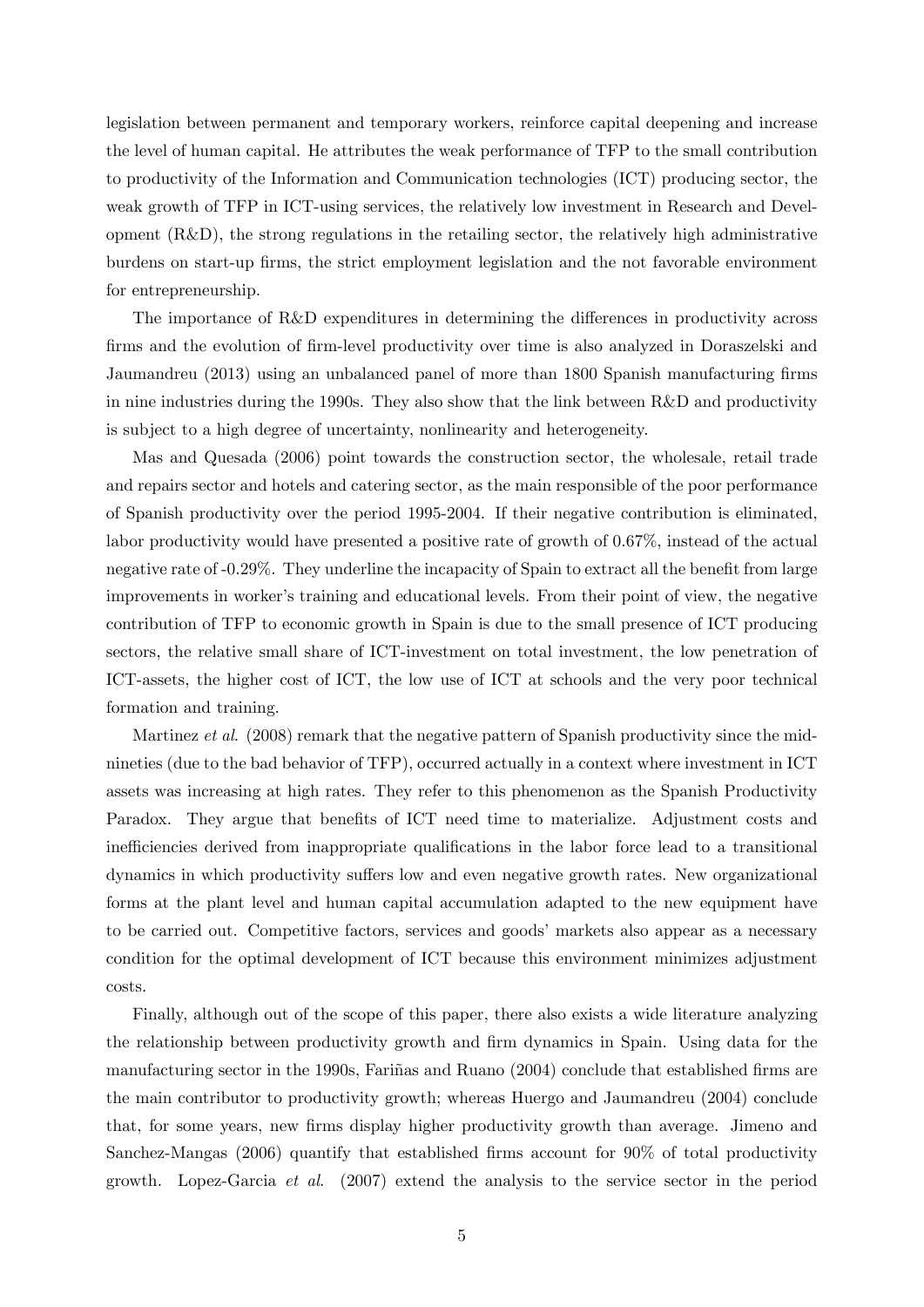1996-2003, and they conclude that the main engine of productivity growth in most sectors is the productivity improvement of established firms (particularly of large firms). Moreover, firms entering or exiting display a negative contribution (lower for large firms).

# <span id="page-8-0"></span>3 The Data

Our dataset combines information from several data sources. Data on the annual accounts of firms as well as on the number of employees by type of contract were obtained from the Banco de España's Central Balance Sheet Data Office (CBSO) and from the Mercantile Registries. Information on the type of collective agreements comes from the Collective Agreement Registries. Finally, information on imports and exports is provided by the Balance of Payment Registries. We explain in detail the content of these databases and the merging procedure below.

#### 3.1 Data Sources and Definition of Main Variables

Since 1991, under the cooperation agreements signed with the Ministry of Justice and the Spanish Association of Property and Mercantile Registrars, the Banco de España's CBSO and the Mercantile Registries have been working together to facilitate the statistical use of the annual accounting reports that companies are legally required to fill with the mercantile registry of the province in which their registered office is located.<sup>[4](#page-8-1)</sup> This cooperation allows us to have an unbalanced panel of Örms in manufacturing and non-Önancial services industries from 1995 to 2012.

The information available for each firm in each year includes: business name, location (5-digit postal code), several balance sheet items, profit and loss account items, standard financial ratios, and sector of activity at the 4-digit level.<sup>[5](#page-8-2)</sup> Employment is measured as the number of employees, disaggregated by contract type in permanent (those with an indefinite or permanent contract) and temporary employees (those with a fixed-term or temporary contract).<sup>[6](#page-8-3)</sup>

Gross output at retail prices is calculated as total sales, plus the change in finished product inventories and other income from the production process, minus taxes derived on the production

<span id="page-8-1"></span><sup>&</sup>lt;sup>4</sup> All firms in Spain are required by law to deposit their annual accounts at the Mercantile Registries. However, a large number of small firms do not fulfill the reporting requirement because it is costly for them and the associated fines are small. The main advantage of complying is that submitting the annual accounts is a usual requirement to obtain loans from commercial banks and government contracts. Almunia and López-Rodríguez (2012) compare the size of the dataset from the Mercantile Registries to the number of firms submitting corporate income tax returns to the tax agency, and they find that it contains information from approximately 85% of firms with annual revenue between  $\epsilon$ 1.5- $\epsilon$ 60 million that submitted a corporate tax return to the Spanish tax agency. The percentage is close to 90% for firms larger than  $\epsilon$ 60 million, but just below 50% for firms smaller than  $\epsilon$ 1.5 million.

<span id="page-8-2"></span> ${}^{5}$ In practice, we consider 10 different sectors: Agriculture, Extractive, Manufacture, Energy, Construction, Sales, Transport, Tourism, Education-Health, Other non-financial services.

<span id="page-8-3"></span><sup>6</sup>To maintain measurement consistency, the number of temporary employees is calculated in annual terms by multiplying the number of temporary employees along the year times the average number of weeks worked by temporary employees and divided by 52.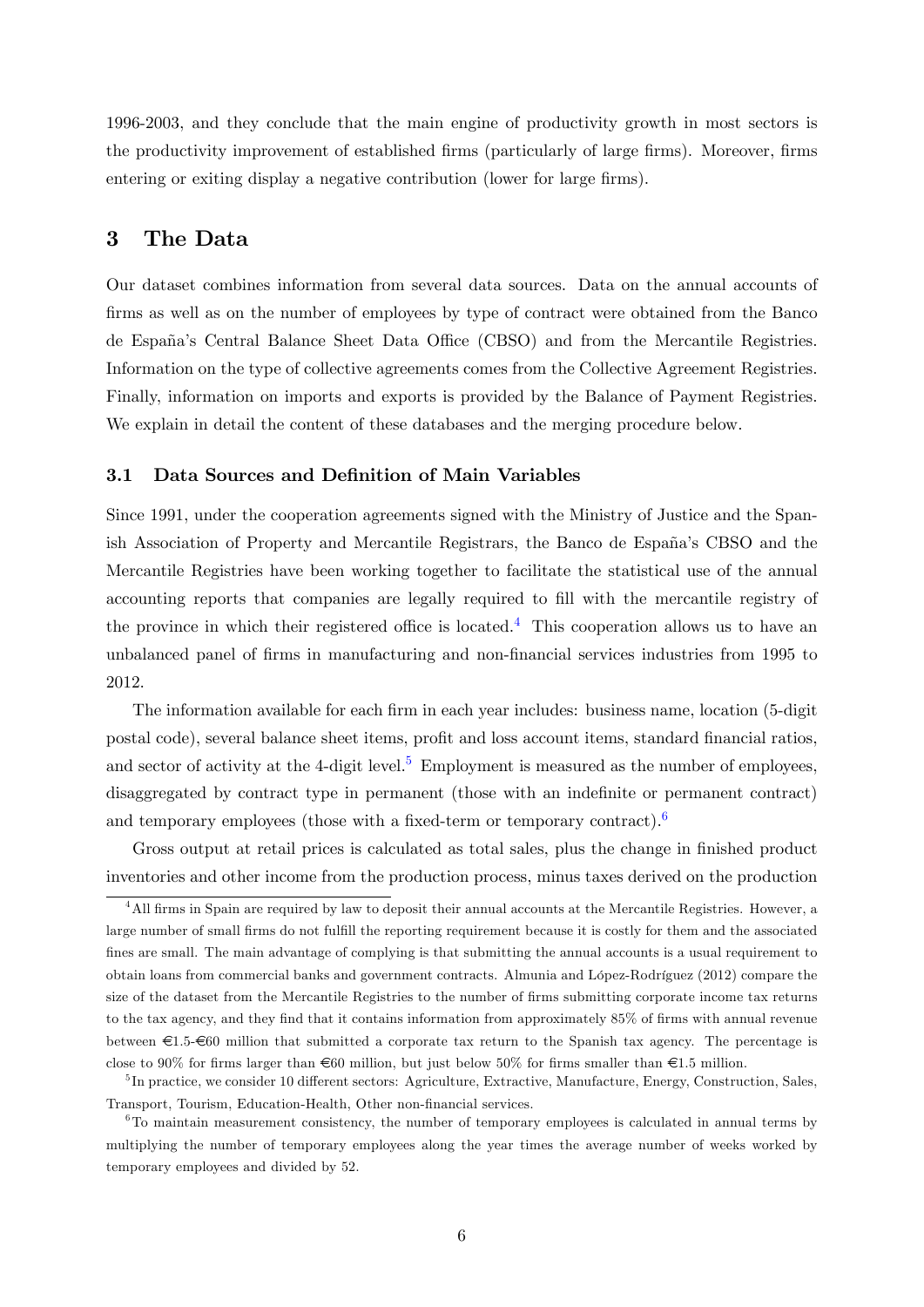(net of subsidies). Output is deflated with the corresponding year and economic activity (2 digit national activity classification) value added deflator.

Intermediate inputs at retail prices are directly reported by firms in the CBSO. For those firms from the Mercantile Registries, intermediate inputs are obtained as the addition of provision supplies and operating expenses. Intermediate inputs are deflated by the intermediate input price index of the year and economic activity (2 digit national activity classification).

Value added is computed as the difference between gross output and intermediate inputs. Productivity results from the ratio between value added and the number of employees.

Capital includes both physical and intangible capital. It is recorded at book value and deflated using the price index of investment in equipment goods by year and economic activity (2 digit national activity classification).

We also use as control variables additional information at the firm level, such as sector of activity, size, age, location, or standard financial ratios. Particularly, we consider two financial ratios revealing the firm's debt structure. The first one, is referred as the debt ratio and is defined as the ratio between the firms' debt (long run and short run debts) over the firm's own financing (or equity Önancing). This debt ratio aims to measure the intensity of the debt compared to the firm's own funding and it reveals the degree of influence of third parties in the functioning and financial balance standing of the company. The second ratio is referred as the short term debt ratio and is defined as the share of short run debts over total liabilities (total debts).<sup>[7](#page-9-0)</sup>

Information on collective agreements is obtained from the Collective Agreement Registries. In Spain, there exist five levels of collective agreement negotiation: at the firm level, at the municipality level, at the province level (geographical unit below the region), at the regional level and at the national level. The level of the collective agreement to which the firm is committed may have played an important role in determining the ability of the firm to adjust during the economic crisis. Collective agreements at the Örm level allow to better take into account the particular economic context of the firm with respect to the agreements signed at the municipality, province, regional or national level. Intuitively, we can anticipate that firms committed to a collective agreement at the Örm level, can better adapt working conditions to their particular circumstances and should then better perform during the crisis period.

Finally, to test whether firms have used foreign markets as a way of adjustment to circumvent the crisis, we require information on imports and exports. This data is provided by the Balanza de Pagos (Balance of Payment Registries). For every year, the database contains information on whether the firm exports, imports, the amount of the exports and imports, as well as the country of destination for the exports or origin for the imports.

<span id="page-9-0"></span><sup>&</sup>lt;sup>7</sup>The main limitation when employing these two ratios is that they are only available in our sample for firms classified as "reliable" by the CBSO according to several statistical criteria.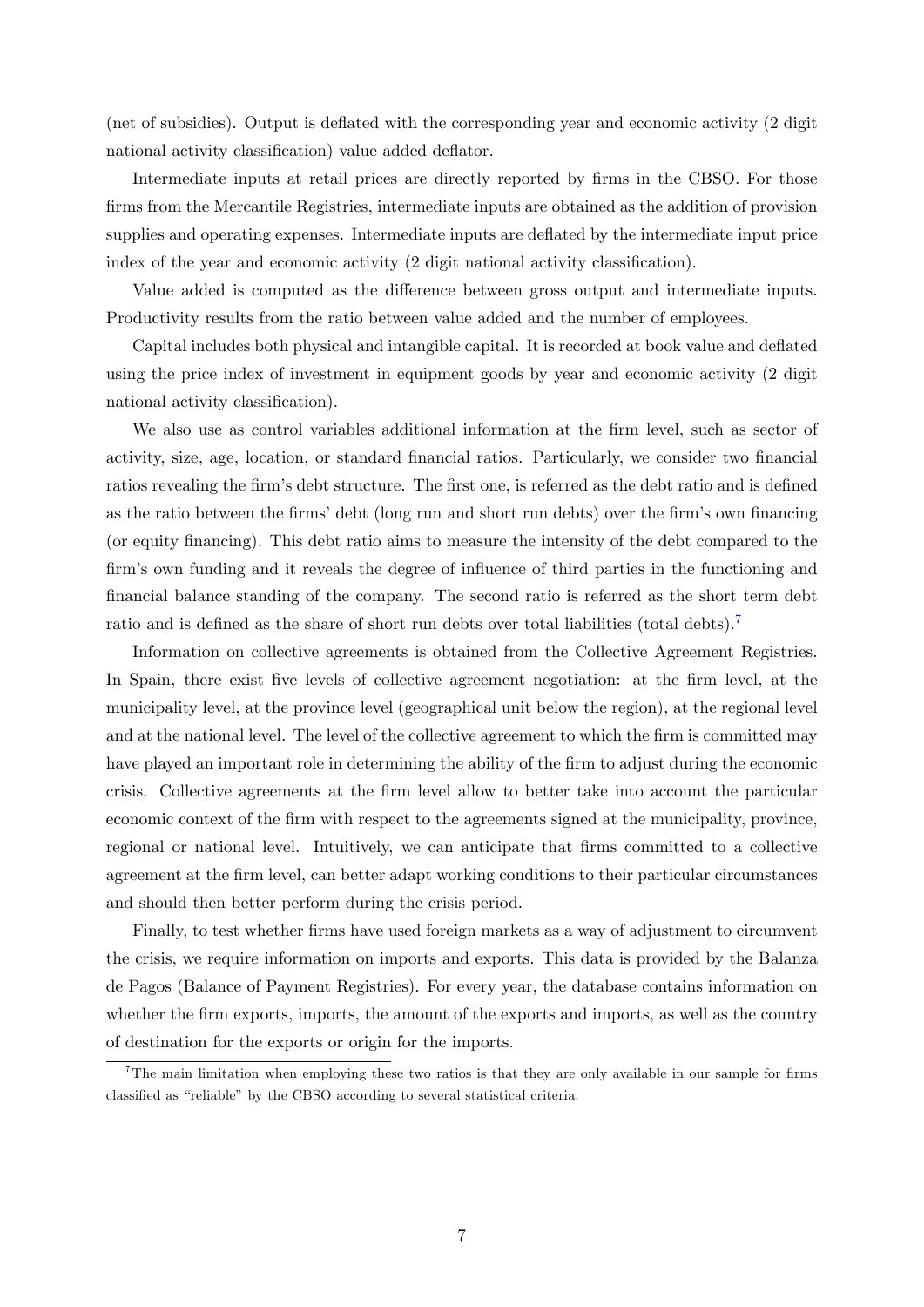#### 3.2 Sample Selection

When working with data from the Central Balance Sheets and the Mercantile Registries, we have dropped from the sample those firms with missing or non-positive values for the number of employees, value added, intermediate inputs, physical capital, sector of activity, and year of firm creation.

Collective Agreement Registries do not contain information for all Örms belonging to the database constructed from Central Balance Sheet and the Mercantile Registries. Firms for which there is no information on collective agreement are kept in the sample and are classified in the "No Agreement" category. For firms for which there is information on the type of collective agreement we implement the following merging procedure. We first consider firms from the Collective Agreement Registries being committed to an agreement at the firm level. This subsample is then merged with the Central Balance Sheet and the Mercantile Registries database using the Identifying Fiscal Code of the firm, the name of the firm or the name of the agreement. This Örst step allows us to identify all the Örms appearing in the Central Balance Sheet and the Mercantile Registries that have signed a collective agreement at the firm level. Next, we identify firms having signed an agreement at the sectoral level. We start with sectoral agreements signed at the province level, by merging the Central Balance Sheet and the Mercantile Registries data using an indicator of the province and the economic activity branch (national classification of economic activities at 3 digits or 2 digits) to which the firm belongs. An equivalent procedure is developed to identify firms having signed a collective agreement at the municipality level, at the regional level and at the national level. Then, we merge the four databases containing firms being respectively committed to a collective agreement at the province level, at the municipality level, at the regional level and at the national level. The resulting database is merged with the base containing all Örms in the Central Balance Sheet and the Mercantile Registries having signed an agreement at the firm level and with those firms for which there is no information on collective agreements. Finally, we use the Balance of Payments to add, when available, information on exports and imports.

To avoid outliers, we drop observations at the bottom and top 2.5% of the value of production, value added, capital stock, intermediate consumption and employees.<sup>[8](#page-10-0)</sup> The final sample contains 964,284 Örms and 5,627,598 observations.

#### 3.3 Descriptive Statistics

In the sample, the average share of employees with temporary contracts by firm equals  $22.8\%$ . However, this share has evolved from 35.5% in 1995, to 22.9% in 2000, 21.3% in 2008, and only 17.7% in 2012.[9](#page-10-1)

<span id="page-10-0"></span> $8$ Results are robust when implementing the estimation with samples where we keep  $97\%$  and  $99\%$  of the observations.

<span id="page-10-1"></span><sup>&</sup>lt;sup>9</sup>In our sample, the share of temporary workers is computed at the firm level, so it is not directly comparable to the temporary rate obtained for the whole economy when the ratio of temporary workers over total active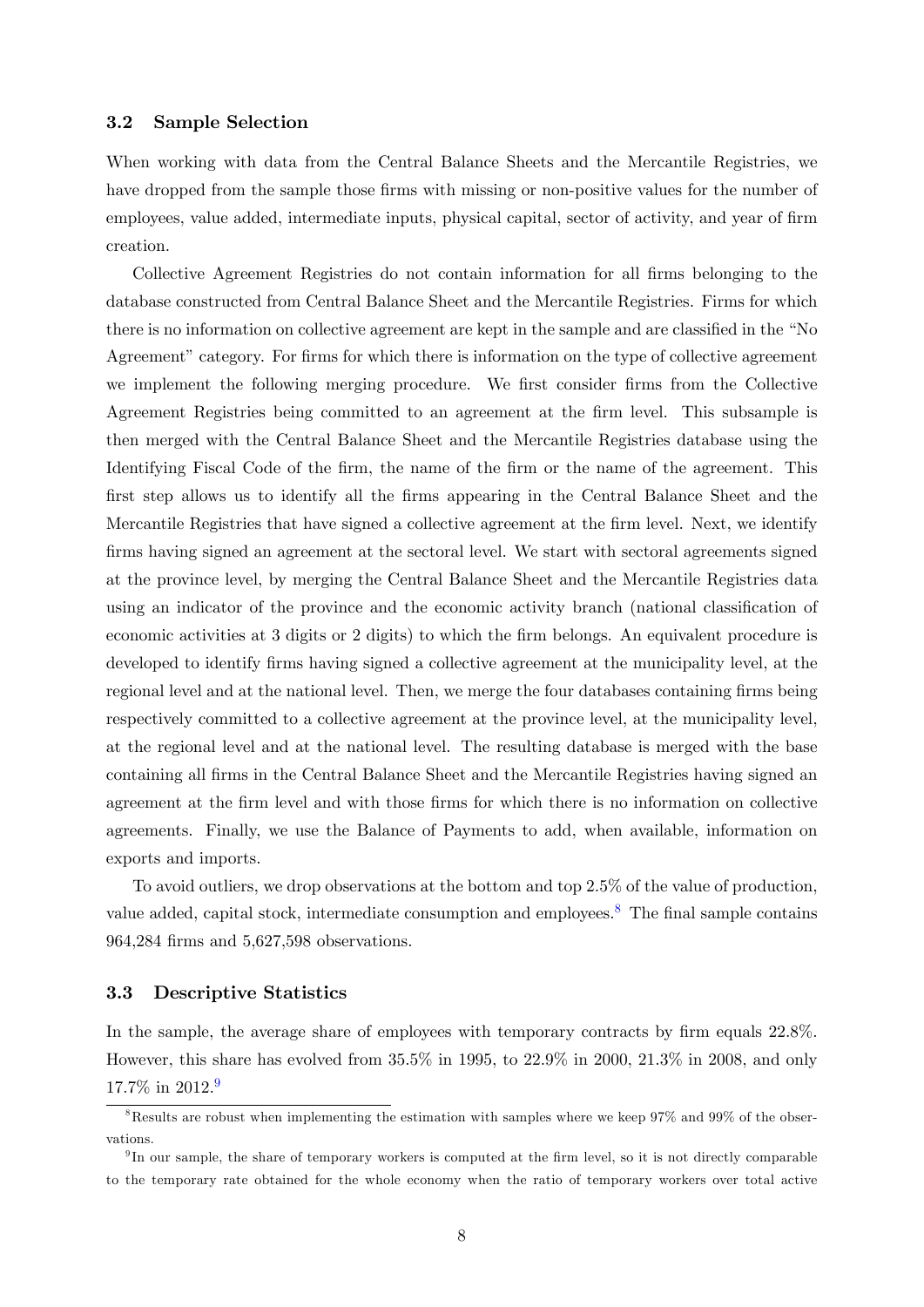Regarding the exporting and importing activity,  $12.4\%$  of firms in the sample develop an exporting/importing activity over the considered period. However, in 2008 there was an increase in the minimum threshold required by law to declare the export and import activity to the Balance of Payment (the new threshold was set to 45,000 euros while previously was equal 3,000 euros). If we use the  $45,000$  euros treshold for the entire period,  $8.9\%$  of firms in the sample develop an exporting or importing activity.

The relative shares of the different types of collective agreements vary depending of whether the merging procedure is done with the national classification of economic activities at 3 digits or at 2 digits. In the first case, among those firms with information on collective agreements,  $0.2\%$ are committed to a collective agreement at the firm level,  $54.0\%$  are committed to an agreement at the province level, 38.5% at the national level and 7.3% at the regional level (the share of firms committed to an agreement at the municipality level is negligible).<sup>[10](#page-11-1)</sup> In the second case,  $0.1\%$  of firms are committed to a collective agreement at the firm level, 75.6% are committed to an agreement at the province level, 19.0% at the national level and 5.3% at the regional level. Although the share of firms with an agreement at the firm level is small, the percentage of workers covered by these agreements over the period equals  $0.9\%$  or  $0.5\%$ , respectively, since mainly large firms sign this type of collective agreements. In the case of sectoral collective agreements, the corresponding figures for workers are  $57.2\%$  (or  $76.1\%$ ) for agreements at the province level,  $35.0\%$ (or 18.9%) at the national level and 6.8% (or 4.5%) at the regional level.<sup>[11](#page-11-2)</sup>

### <span id="page-11-0"></span>4 Measuring TFP

The approach to measure total factor productivity at the firm level is based on the estimation of a technology of production using an output measure and information on the amount of all the observable inputs, and then computing TFP as the residual from the estimation. The main problem in the estimation of production functions is the endogeneity bias due to the possible correlation between the unobserved firm specific productivity shocks and the unobserved inputs (Griliches and Mairesse 1995). In such a case, OLS generates inconsistent estimates of the technological parameters. The two alternative approaches to treat the endogeneity problem are the estimation including firm fixed effects and the control function method. The key assumption underlying the fixed effects approach is that unobserved firm-specific productivity shocks are invariant over time, and therefore any fixed effects transformation, such as first-differences, allows

population is used instead. It is important though to notice that the evolution of the share of temporary workers by Örm is parallel to the evolution observed for the temporary rate obtained when working with the Spanish Labor Force Survey or with administrative data from Social Security records (see figure [A.1](#page-28-0) of the appendix).

<span id="page-11-2"></span><span id="page-11-1"></span> $10$ Actually observations with agreements at the municipality level are excluded from the regression analysis.

 $11$ According to the statistics of the Spanish Ministry of Labour and Social Security, in 2008, among all firms subject to a collective agreement  $0.3\%$  of firms (and  $10\%$  of workers) were concerned by a collective agreement at the Örm level while 99.7% were engaged in a collective agreement at a higher level. In particular, 66.6% were committed to a collective agreement at the province level, 27.3% at the national level and 5.7% at the regional level. Our sample then underestimates the share of workers committed to a collective agreement at the firm level.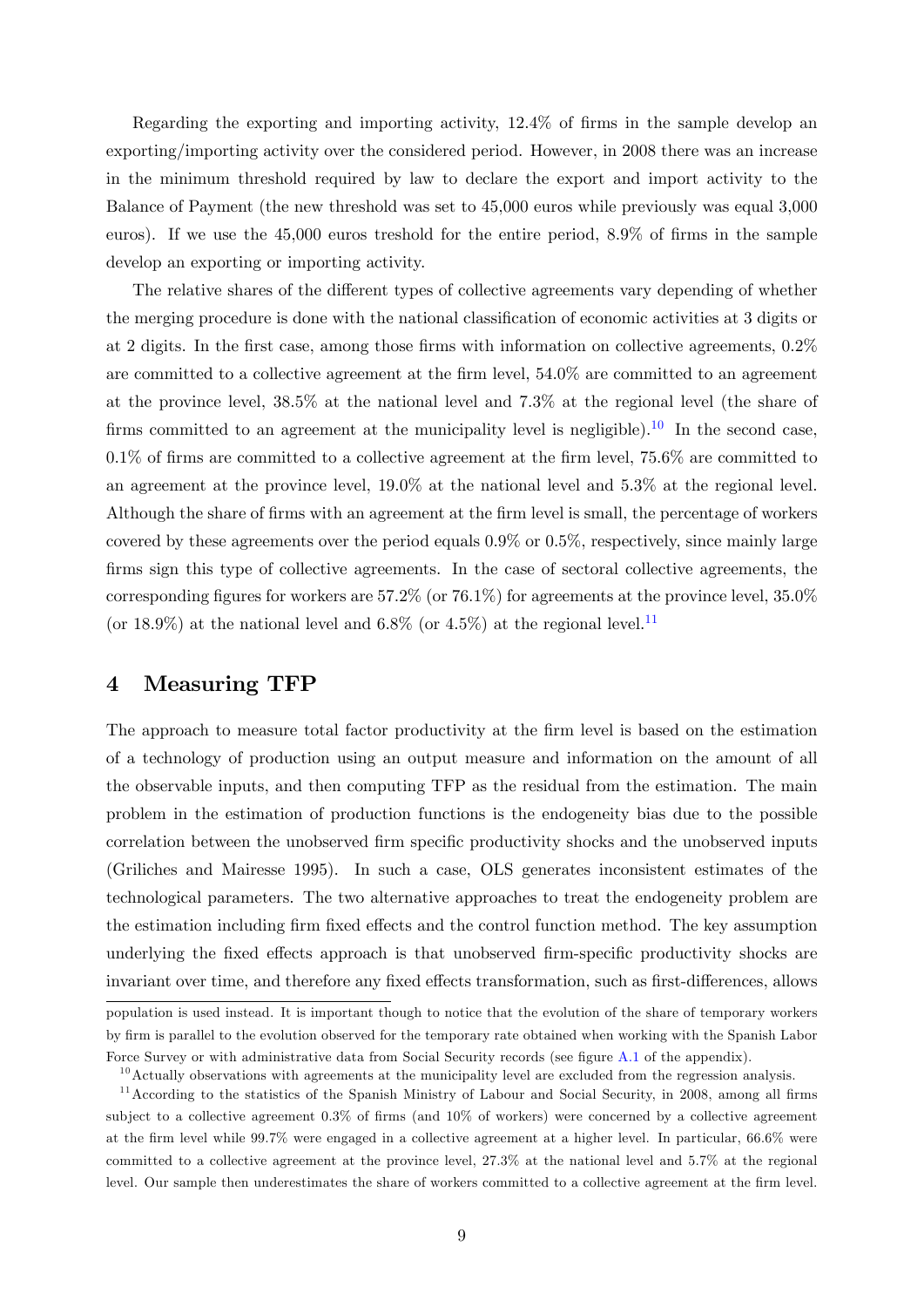to recover the parameter estimates by means of a GMM estimation. The main caveat of this approach is - however - the potential weakness of the instruments used in the GMM. In the control function approach, proposed by Olley and Pakes (1996), the firm-specific productivity shocks are assumed to follow a Markov process and they can be recovered by means of a variable which keeps a monotonic relationship with the firm-specific shock, such as capital investment or intermediate inputs.[12](#page-12-0)

#### 4.1 Estimation of the production function

Following Alonso-Borrego (2010), we characterize technology as a Cobb-Douglas production function with a double logarithmic specification on grosss output and inputs,

$$
y_{it} = \beta_0 + \beta_L l_{it} + \beta_M m_{it} + \beta_K k_{it} + u_{it},
$$
  

$$
u_{it} = \omega_{it} + \epsilon_{it},
$$

where, for each firm i in year t,  $y_{it}$  denotes the log of gross real output, and  $l_{it}$ ,  $m_{it}$ , denote the logarithms of the variable inputs, labor and intermediate inputs,  $k<sub>it</sub>$  is the log of capital stock, and  $u_{it}$  is a random term containing any unobserved factors affecting production. In particular, we consider that  $u_{it}$  is the sum of two terms: the random variable  $\omega_{it}$ , which represents firmspecific factors which affect productivity, such as managerial ability, firm specific human capital, efficiency in the use of technology and inputs, which are known to the firm when deciding the amounts of capital, labor and intermediate inputs but are unobserved to the econometrician; and the random variable  $\epsilon_{it}$ , which is an idiosyncratic term, which includes measurement error in output or shocks affecting output that are unknown when the firm decided the amount of inputs. The random variable  $\omega_{it}$  is usually referred as total factor productivity (TFP), and it is expected to be related with input decisions, whereas  $\epsilon_{it}$  is assumed to be independent of  $\omega_{it}$  and other inputs.

The endogeneity problem arises from the fact that  $\omega_{it}$  may be correlated with input choices. To overcome this problem we use the control function method, because given the time length of our panel  $(1995-2012)$  we claim the assumption that the firm-specific productivity shock is constant over time might be unrealistic.

Following Olley and Pakes (1996), we assume  $\omega_{it}$  to follow a first order Markov process. Instead of instrumenting the endogenous regressors, we include external variables to approximate the productivity shock. As Olley and Pakes (1996), we require such external variables (for instance, investment) to keep a monotonic relationship with the productivity shock. Formally, we assume that  $k$  is a quasi-fixed input, and that there is some time-to-build, that is, investment installed in period t only becomes productive at  $t + 1$ . Under this assumption, the investment demand function  $i_{it} = i(\omega_{it}, k_{it})$  can be inverted to obtain the unobserved productivity as a non parametric function of investment and capital,  $\omega_{it} = h_t(i_{it}, k_{it})$ . However, the limitation

<span id="page-12-0"></span><sup>&</sup>lt;sup>12</sup>For a complete discussion of the alternative approaches see, for example, Ackerberg *et al.* (2007) or Aguirregabiria (2009).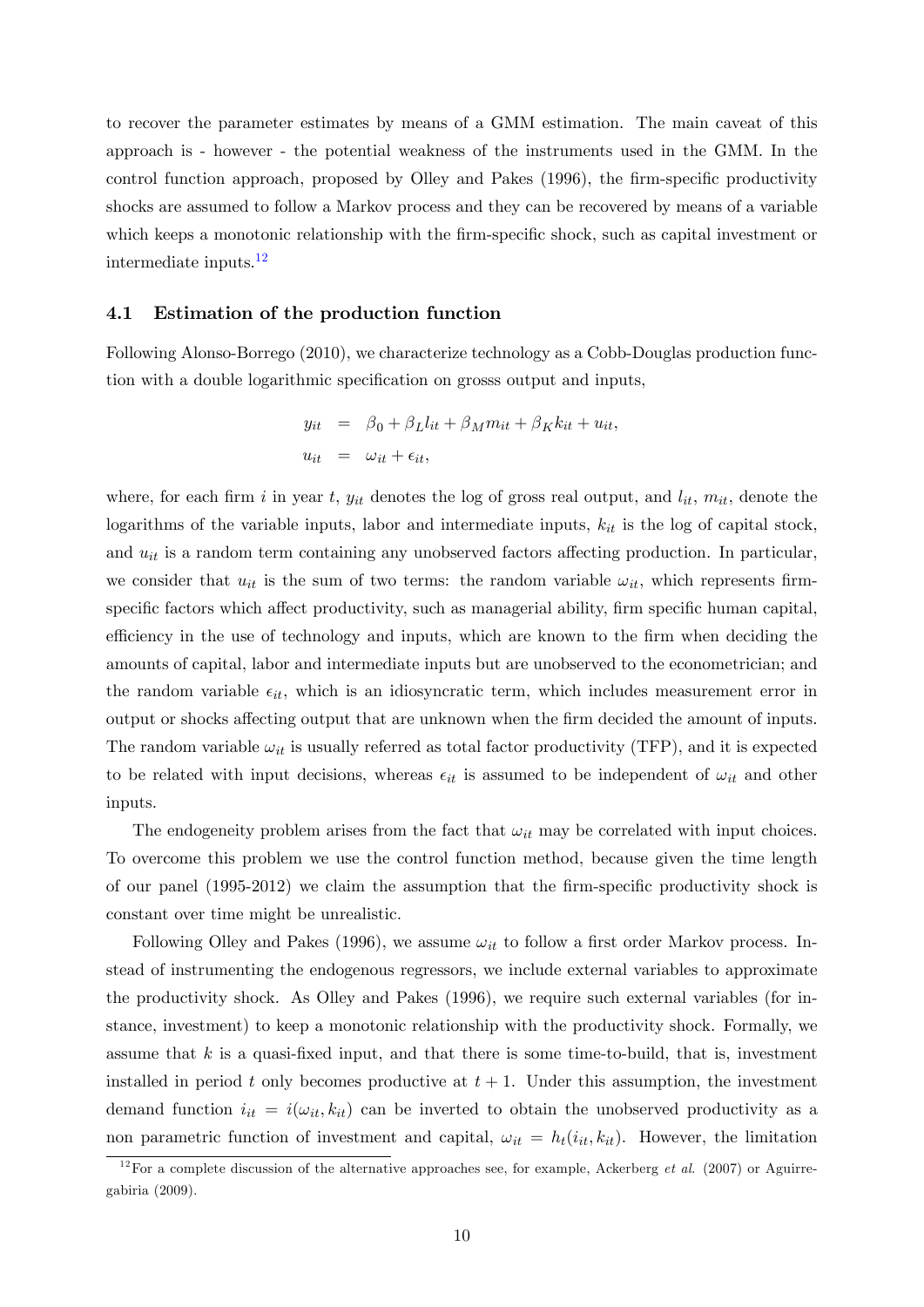when using investment as proxy is that estimation must be restricted to the subsample of observations with positive investment in order to fulfill the monotonicity condition. Levinsohn and Petrin (2003) propose to use intermediate inputs instead of investment as a proxy, for which the monotonicity condition is more likely to hold for the whole sample. In this case, the materials' demand function  $m_{it} = m(\omega_{it}, k_{it})$  is inverted to obtain  $\omega_{it} = \omega_t(m_{it}, k_{it})$ , under monotonicity plus some additional assumptions. The original justification for this alternative choice is that, while most firms report positive expenditure on materials every year, a much lower proportion undertake investment every year. In our specific case, we simply do not have information on investment in the data.

Letting  $v_{it}$  represent value added – gross output net of intermediate inputs –, we can write the production function equation as follows:

<span id="page-13-0"></span>
$$
v_{it} = \beta_0 + \beta_L l_{it} + \beta_K k_{it} + \omega_t (m_{it}, k_{it}) + \epsilon_{it}
$$
  
=  $\beta_L l_{it} + \phi_t (m_{it}, k_{it}) + \epsilon_{it},$  (2)

where  $\phi_t(m_{it}, k_{it}) = \beta_0 + \beta_K k_{it} + \omega_t(m_{it}, k_{it})$ . Equation [\(2\)](#page-13-0) is estimated in the first stage, using a non parametric estimation of  $\phi_t(m_{it}, k_{it})$  or, similarly, a second or third order polynomial approximation in  $m_{it}$  and  $k_{it}$ .

In the first stage we have identified  $\beta_L$ , and the second stage of the routine identifies the coefficient  $\beta_K$ . It begins by computing the estimated value  $\hat{\phi}_{it} = v_{it} - \hat{\beta}_L l_{it}$ . Then, for any candidate value  $\beta_K^*$ , we can compute (up to a scalar constant) a prediction for  $\omega_t$  for all periods using  $\hat{\omega}_{it} = v_{it} - \hat{\beta}_L l_{it} - \beta_K^* k_{it} = \hat{\phi}_{it} - \beta_K^* k_{it}.$ 

Assume that productivity,  $\omega_{it}$ , is governed by a first-order Markov process,

$$
\omega_{it} = E[\omega_{it}|\omega_{it-1}] + \zeta_{it},
$$

where  $\zeta_{it}$  is an innovation to productivity that is uncorrelated with  $k_{it}$ , but not necessarily to  $l_{it}$ . Now, a consistent (nonparametric) approximation to  $E[\omega_{it}|\omega_{it-1}]$  is given by the predicted values from the regression

$$
\hat{\omega}_{it} = \gamma_0 + \gamma_1 \omega_{it-1} + \gamma_2 \omega_{it-2} + \gamma_3 \omega_{it-3} + \xi_{it},
$$

which Levinsohn and Petrin (2003) call  $E[\widetilde{\omega_{it}}|\widetilde{\omega_{it-1}}]$ . Given  $\hat{\beta}_L$ ,  $\beta_K^*$ , and  $E[\widetilde{\omega_{it}}|\widetilde{\omega_{it-1}}]$ , they write the sample residual of the production function as

$$
\epsilon_{it} + \zeta_{it} = v_{it} - \hat{\beta}_L l_{it} - \beta_K^* k_{it} - E[\widehat{\omega_{it}}] \widehat{\omega_{it-1}}].
$$

Then, the estimate  $\hat{\boldsymbol{\beta}}_K$  is defined as the solution to

$$
\min_{\beta} \sum_{i} \sum_{t} \left( v_{it} - \hat{\beta}_{L} l_{it} - \beta_{K}^{*} k_{it} - E[\widehat{\omega_{it}} | \omega_{it-1}] \right)^{2}.
$$
 (3)

Since estimation involves the use of predicted values, appropriate standard errors of the estimated coefficients  $\hat{\boldsymbol{\beta}}_L$  and  $\hat{\boldsymbol{\beta}}_K$  are computed by bootstrap methods.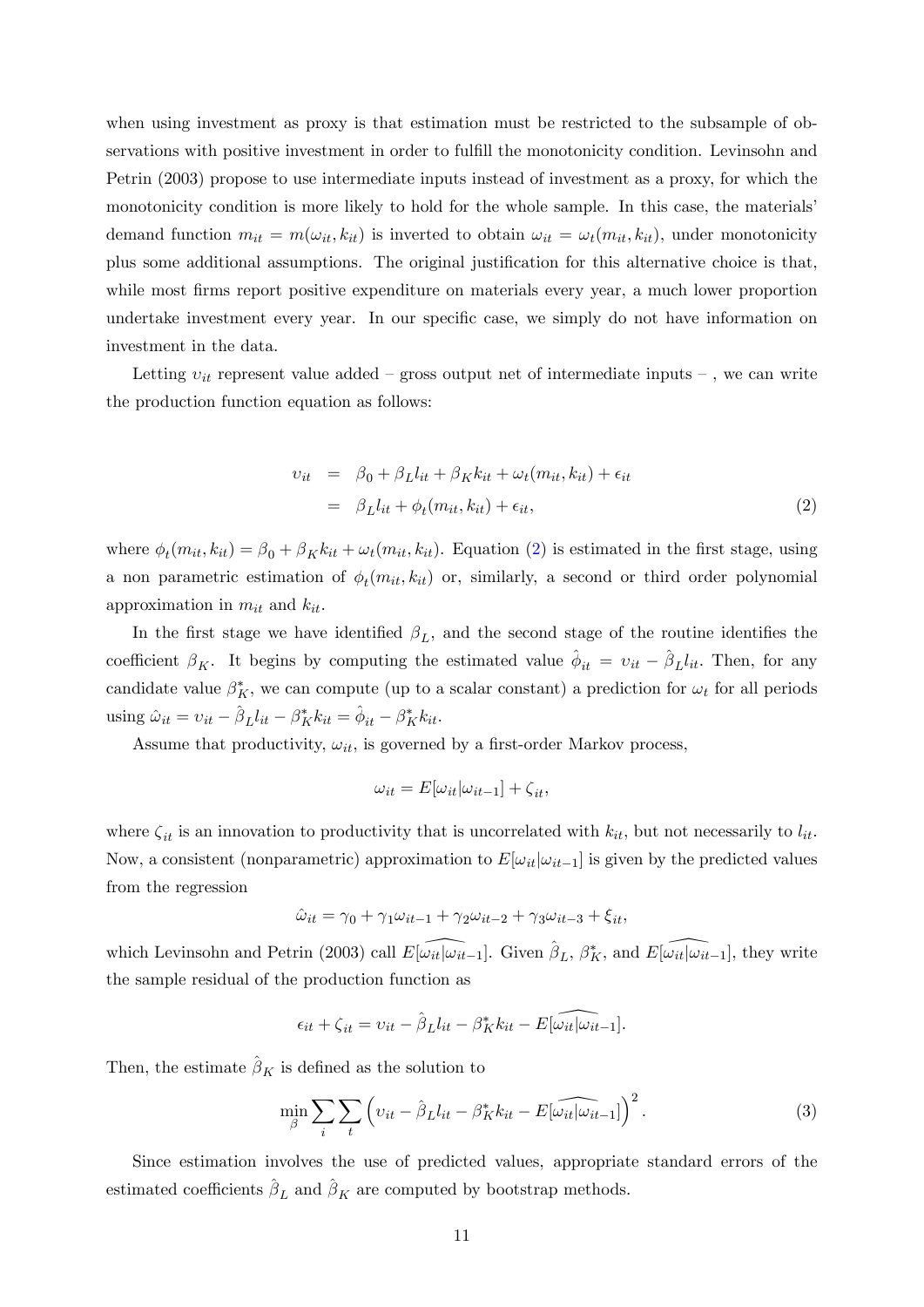### <span id="page-14-0"></span>5 Estimation results of the production function

Our dependent variable is the log of value added. We have used three alternative estimation procedures: ordinary least squares (OLS), fixed effects (FE) and Levinsohn and Petrin (LP). For our LP estimates, we have approximated the function  $\phi_t(m_{it}, k_{it})$  by means of a third-order polynomial approximation in  $m_{it}$  and  $k_{it}$ . To allow for differences across industries, we estimate a production function for each industry separately. We consider a 10 sector classification: Agriculture, Extractive, Manufacture, Energy, Construction, Sales, Transport, Tourism, Education-Health, Non-Önancial Services. First, we report the OLS, FE, and LP estimation results of the technological parameters for each of the 10 groups. In addition, we consider an extended version of the production function in which the labor input is decomposed between permanent labor (that is, number of employees with indefinite positions) or temporary labor (workers with fixed-term contracts).

#### <span id="page-14-4"></span>5.1 Estimation results

Table [1](#page-15-0) reports OLS, FE, and LP estimation results of the technological parameters. We can see that the LP estimated coefficients for labor and capital are lower than the corresponding OLS estimates. The evidence reported is coherent with the successful bias correction provided by the control function approach.<sup>[13](#page-14-1)</sup> Nevertheless, the magnitude of the capital coefficients seems to be too low in some cases.<sup>[14](#page-14-2)</sup> This low estimated elasticities are though consistent with the estimations provided by Dolado et al. (2011) or Doraszelski and Jaumandreu (2013) on a panel of Spanish manufacturing industries.[15](#page-14-3)

Next, we split the estimation period into two subperiods, 1995-2007 and 2008-2012, and estimate one different production function for each. We implement this analysis by sub-periods for two reasons: on the one hand, in 2007 there was a major change in the National Accountancy System that may have induced a break in the time series. On the other hand, the economic crisis started in 2008, so the distinction by subperiods allows us to evaluate the potential variation in the technological coefficients of the production function during the crisis.

Table [2](#page-16-0) reports the LP estimates for both subperiods. For the first subperiod we find essen-tially the same results as in table [1.](#page-15-0) For the crisis period, however, we find that the coefficient associated with capital decreases heavily in most sectors.

<span id="page-14-1"></span><sup>&</sup>lt;sup>13</sup>Table [A.1](#page-27-0) of the appendix reports LP estimation results of the technological parameters in two bigger samples: one in which we drop a 3% of the extreme values of production, value added, capital stock, intermediate consumption and employees; and another sample in which we have dropped only a 1%. Although results do not change substantially, we observe that estimates for the elasticity of capital increase slightly when the percentage of extreme values excluded from the sample decreases.

<span id="page-14-2"></span> $14$ Table [A.2](#page-28-1) of the appendix shows estimates for different definitions of capital in a small subsample of firms for which several measures for capital are available. It seems that in case of considering the tangible capital at market value instead of book value, estimates for the capital coefficients would be even smaller.

<span id="page-14-3"></span> $15$ Due to their econometric specification, Doraszelski and Jaumandreu (2013) estimate though a lower elasticity of the production function with respect to labor.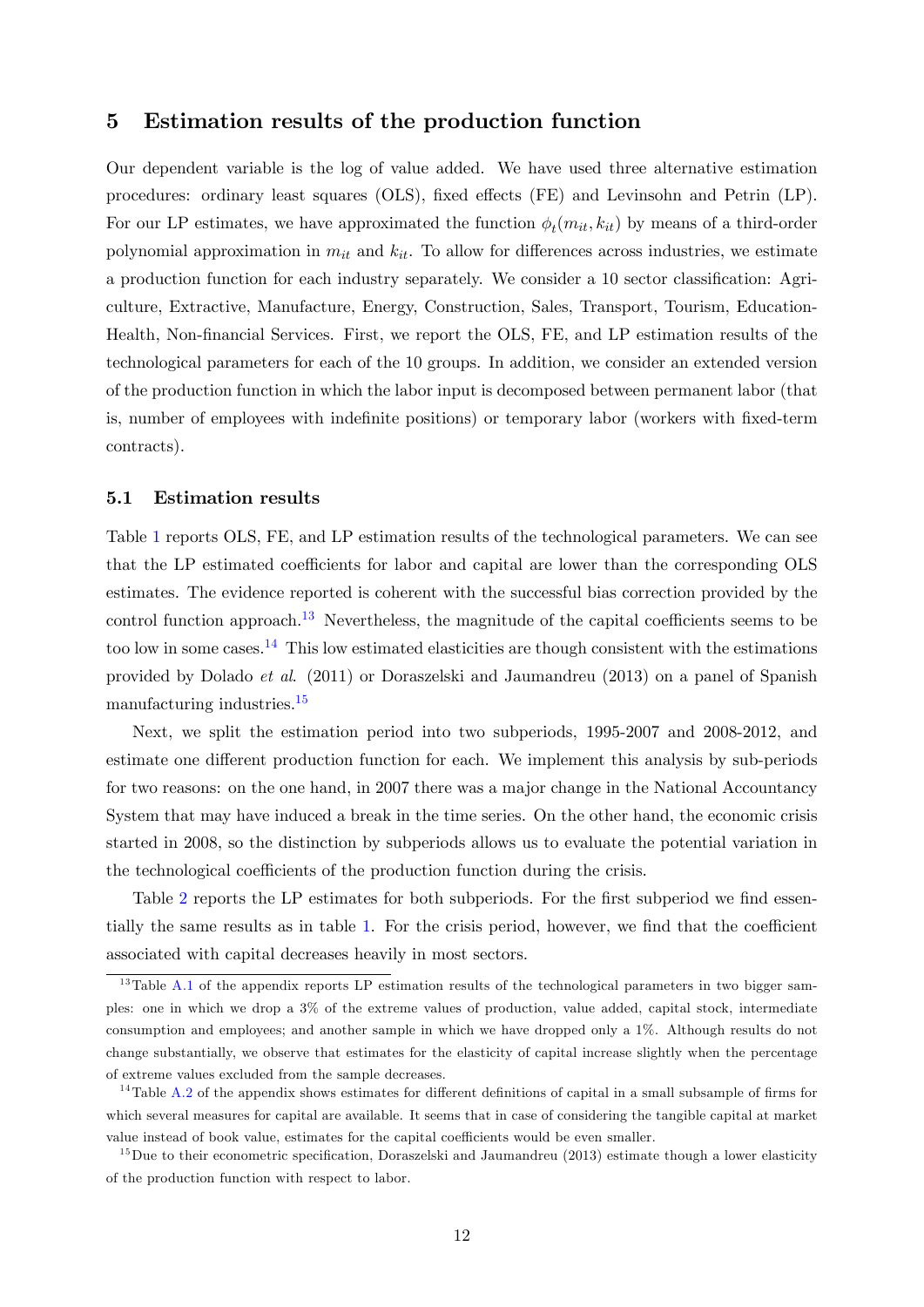|                               |           | <b>OLS</b> | $\rm FE$   |             | $\mathrm{LP}$ |           |
|-------------------------------|-----------|------------|------------|-------------|---------------|-----------|
|                               | $\beta_L$ | $\beta_K$  | $\beta_L$  | $\beta_K$   | $\beta_L$     | $\beta_K$ |
| Agriculture                   | 0.7042    | 0.1679     | 0.3675     | 0.1612      | 0.5507        | 0.0645    |
|                               | (0.0044)  | (0.0026)   | (0.0039)   | (0.0028)    | (0.0041)      | (0.0068)  |
| Extractive                    | 0.8035    | 0.2238     | 0.6473     | 0.1874      | 0.5862        | 0.1415    |
|                               | (0.0151)  | (0.0088)   | (0.0121)   | (0.0083)    | (0.0178)      | (0.0195)  |
| Manufacture                   | 0.8709    | 0.1602     | 0.6387     | 0.1341      | 0.6824        | 0.0627    |
|                               | (0.0018)  | (0.0010)   | (0.0012)   | (0.0007)    | (0.0019)      | (0.0017)  |
| Energy                        | 0.7507    | 0.2321     | 0.5317     | 0.1575      | 0.5657        | 0.1064    |
|                               | (0.0089)  | (0.0059)   | (0.0094)   | (0.0056)    | (0.0106)      | (0.0138)  |
| Construction                  | 0.7842    | 0.1555     | 0.6802     | 0.0927      | 0.5909        | 0.1061    |
|                               | (0.0015)  | (0.0009)   | (0.0013)   | (0.0008)    | (0.0016)      | (0.0013)  |
| <b>Sales</b>                  | 0.8500    | 0.1493     | $0.5618\,$ | $0.1143\,$  | 0.6445        | 0.0748    |
|                               | (0.0014)  | (0.0008)   | (0.0010)   | (0.0005)    | (0.0015)      | (0.0012)  |
| Transport                     | 0.8415    | 0.1815     | 0.5884     | 0.1665      | 0.6695        | 0.0939    |
|                               | (0.0030)  | (0.0019)   | (0.0021)   | (0.0013)    | (0.0037)      | (0.0032)  |
| Tourism                       | 0.8572    | 0.1376     | 0.4827     | 0.1057      | 0.4662        | 0.0838    |
|                               | (0.0024)  | (0.0012)   | (0.0017)   | (0.0011)    | (0.0033)      | (0.0021)  |
| Education-Health              | 0.7651    | 0.1419     | 0.5172     | 0.0947      | 0.5701        | 0.0766    |
|                               | (0.0036)  | (0.0020)   | (0.0025)   | (0.0014)    | (0.0038)      | (0.0038)  |
| Other non-financial services  | 0.7734    | 0.1603     | 0.5523     | 0.0940      | 0.6140        | 0.0806    |
|                               | (0.0014)  | (0.0008)   | (0.0012)   | (0.0006)    | (0.0015)      | (0.0015)  |
| $\bigcap$<br>$P$ $0.27 500 7$ |           |            |            | $(100 - 1)$ |               |           |

<span id="page-15-0"></span>Table 1: Comparison of OLS, FE, and LP estimators (whole period).

Notes: Observations=5,627,598. Bootstrap standard errors in parentheses (100 replications).  $\overline{a}$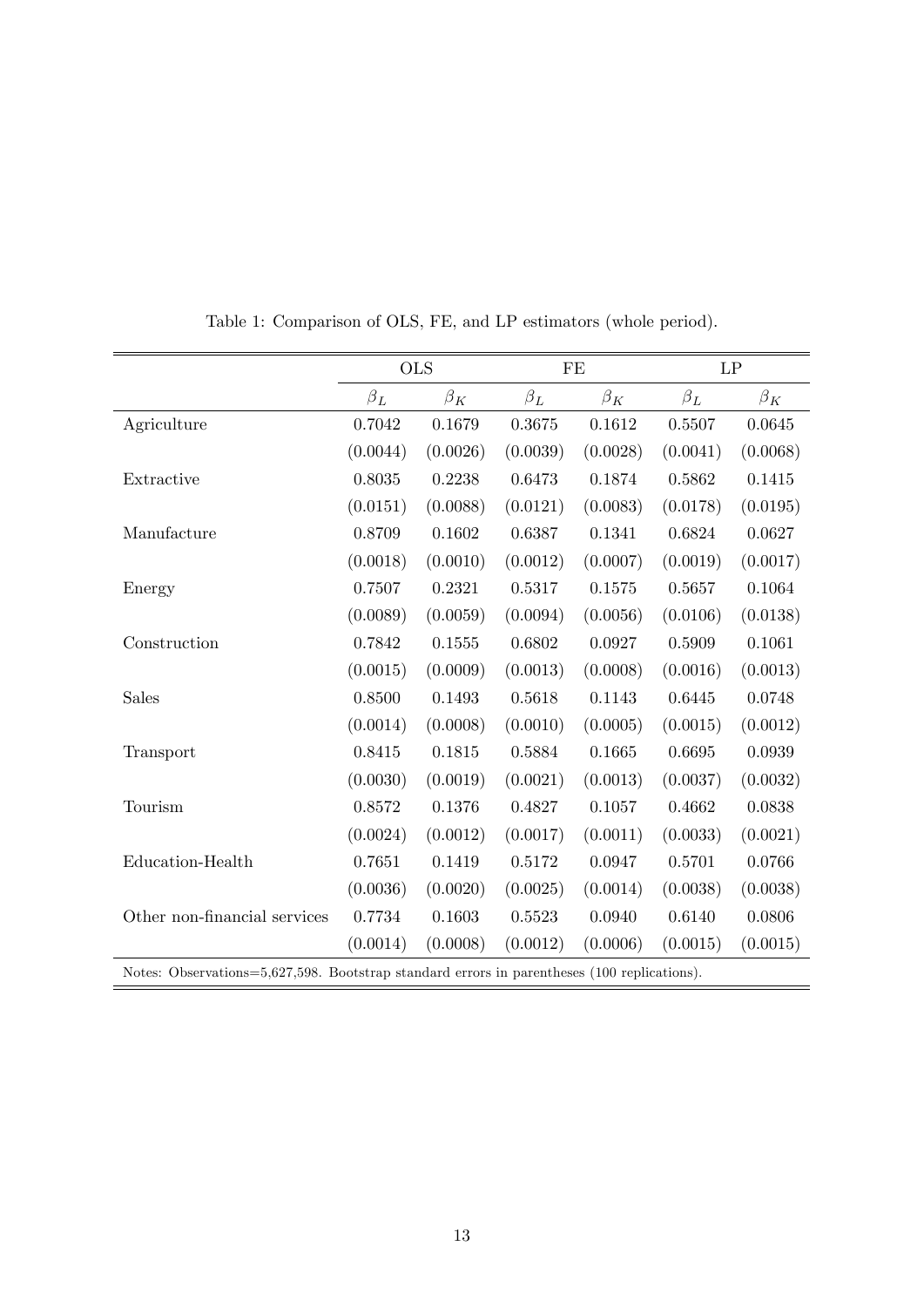|                                                        | 1995-2007              |           |           | 2008-2012 |  |  |  |
|--------------------------------------------------------|------------------------|-----------|-----------|-----------|--|--|--|
|                                                        | $\beta_L$              | $\beta_K$ | $\beta_L$ | $\beta_K$ |  |  |  |
| Agriculture                                            | 0.5352                 | 0.1016    | 0.5742    | 0.0408    |  |  |  |
|                                                        | (0.0058)               | (0.0112)  | (0.0061)  | (0.0110)  |  |  |  |
| Extractive                                             | 0.5572                 | 0.1274    | 0.6142    | 0.0636    |  |  |  |
|                                                        | (0.0233)               | (0.0158)  | (0.0226)  | (0.0391)  |  |  |  |
| Manufacture                                            | 0.6650                 | 0.0579    | 0.7071    | 0.0579    |  |  |  |
|                                                        | (0.0031)               | (0.0022)  | (0.0026)  | (0.0033)  |  |  |  |
| Energy                                                 | 0.5796                 | 0.0842    | 0.5434    | 0.1292    |  |  |  |
|                                                        | (0.0109)               | (0.0150)  | (0.0160)  | (0.0235)  |  |  |  |
| Construction                                           | 0.5555                 | 0.0865    | 0.6111    | 0.0594    |  |  |  |
|                                                        | (0.0017)               | (0.0019)  | (0.0023)  | (0.0030)  |  |  |  |
| Sales                                                  | 0.6317                 | 0.0802    | 0.6640    | 0.0629    |  |  |  |
|                                                        | (0.0019)               | (0.0013)  | (0.0017)  | (0.0026)  |  |  |  |
| Transport                                              | 0.6361                 | 0.0974    | 0.7359    | 0.0629    |  |  |  |
|                                                        | (0.0033)               | (0.0038)  | (0.0051)  | (0.0072)  |  |  |  |
| Tourism                                                | 0.4383                 | 0.0783    | 0.4899    | 0.0838    |  |  |  |
|                                                        | (0.0038)               | (0.0026)  | (0.0047)  | (0.0046)  |  |  |  |
| Education-Health                                       | 0.5528                 | 0.0833    | 0.5950    | 0.0754    |  |  |  |
|                                                        | (0.0051)               | (0.0042)  | (0.0047)  | (0.0063)  |  |  |  |
| Other non-financial services                           | 0.5967                 | 0.1041    | 0.6369    | 0.0629    |  |  |  |
|                                                        | (0.0020)               | (0.0018)  | (0.0021)  | (0.0023)  |  |  |  |
| Observations                                           | 3,526,396<br>2,101,202 |           |           |           |  |  |  |
| Notes: Bootstrap SE in parentheses (100 replications). |                        |           |           |           |  |  |  |

<span id="page-16-0"></span>Table 2: LP estimates (subperiods).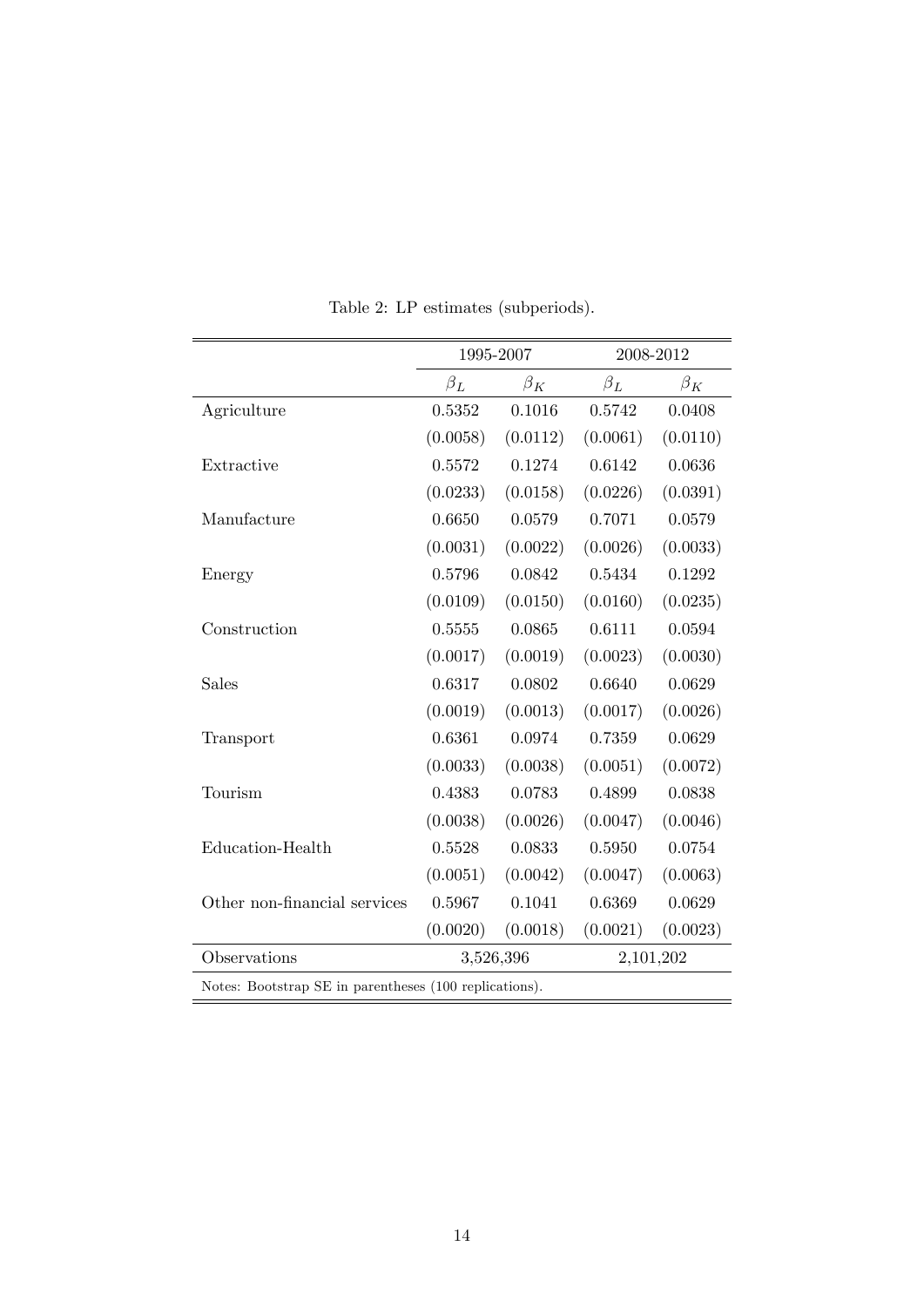Finally, table [3](#page-18-0) reports LP estimation results for a production function with permanent and temporary labor,  $L_p$  and  $L_t$ , respectively. We can see that the estimated coefficients for temporary labor are always lower than the corresponding estimates for permanent workers.<sup>[16](#page-17-0)</sup> Our results are consistent with the estimations of Dolado *et al.* (2011). Using a dataset of Spanish manufacturing firms, Dolado *et al.* (2011) estimate the elasticity of the production function with respect to temporary labor, permanent labor, intermediate materials and capital, imposing constant returns to scale (CRS). In our case, we do not impose CRS and our database covers both manufacturing and non-financial firms, which implies that we have a different industrial classification than in Dolado *et al.* (2011). Coefficients estimates associated with capital, permanent and temporary labor for agriculture, extractive, energy and manufacturing industries are of the same order of magnitude as the estimations provided by Dolado *et al.* (2011), which makes us confident in our results.[17](#page-17-1)

#### 5.2 Evolution of the estimated TFP

Once we have estimated the technological parameters of the production function, our estimation of the TFP at the Örm level is obtained by plugging in them into the production function,

$$
\widehat{TFP_{it}} \equiv \exp(\widehat{\omega}_{it}) = \exp(v_{it} - \widehat{\beta}_0 - \widehat{\beta}_L l_{it} - \widehat{\beta}_K k_{it}),
$$

where we have replaced the estimated technological parameters for those corresponding to the economic activity to which firm  $i$  belongs.

In subsection [5.1](#page-14-4) we report estimates of the production function using various estimators, specifications and subsamples. Since TFP is estimated as a residual, we have different TFP estimations for each of theses cases. Figure [4](#page-19-1) compares the evolution of the estimated TFP growth at the firm level with that at the aggregate level.<sup>[18](#page-17-2)</sup> With respect to the different specifications, in general we do not observe much of a difference in the estimated TFP. Given that, for our regressions we will use the estimated TFP obtained from results in Table [1.](#page-15-0)

Regarding the comparison between the micro and the macro levels, we can see that the growth rate of average TFP by firm has been continuously negative and decreasing since the beginning of the crisis (between 2010 and 2012 there is a slight increase in the growth rate, which remains though below -5%). For aggregate TFP, the growth rate is negative but closer to zero during the crisis period. Moreover, in 2012 the growth rate becomes positive. Composition effects seem thus to have played a major role in justifying the slightly better performance of TFP at the macro level. That is, firms having a relatively larger size within the total population of firms

<span id="page-17-0"></span> $16$  Indeed, the differences between the LP coefficients associated with permanent and temporary labor are all statistically significant at 1% level.

<span id="page-17-1"></span> $17$ Coefficients associated with permanent labor seem slightly higher in the agriculture industry for Dolado  $et$ al. (2011), but this may be explained by the fact that their classification of agriculture includes also industrial machinery.

<span id="page-17-2"></span> $18$ Aggregated figures are obtained by aggregating firms using employment weights.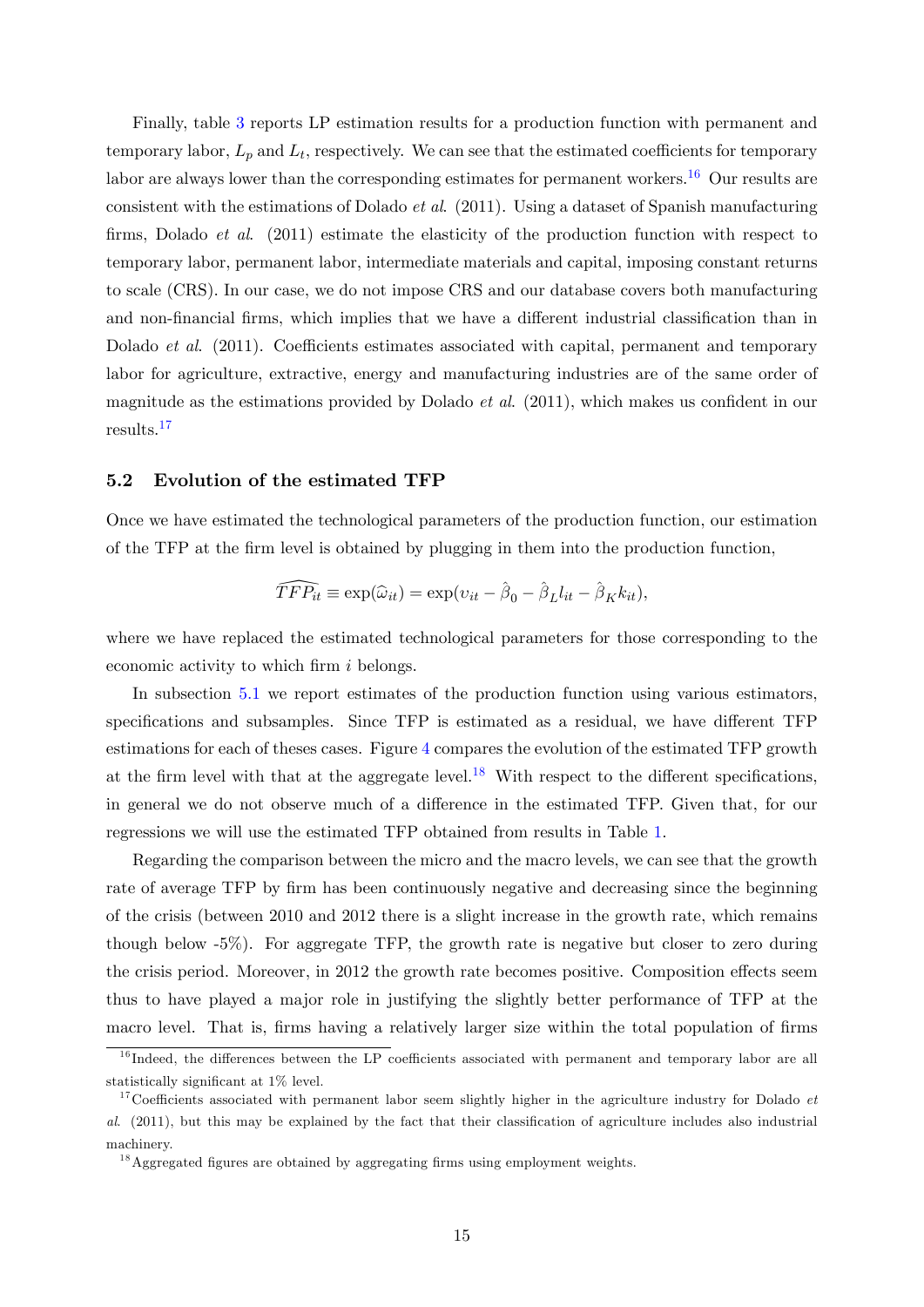|                              | $\beta_{Lp}$ | $\beta_{Lt}$ | $\beta_K$ |
|------------------------------|--------------|--------------|-----------|
| Agriculture                  | 0.1363       | 0.1125       | 0.0889    |
|                              | (0.0020)     | (0.0011)     | (0.0079)  |
| Extractive                   | 0.1547       | 0.0601       | 0.1715    |
|                              | (0.0105)     | (0.0038)     | (0.0208)  |
| Manufacture                  | 0.2755       | 0.0715       | 0.0937    |
|                              | (0.0017)     | (0.0004)     | (0.0022)  |
| Energy                       | 0.2179       | 0.0885       | 0.1318    |
|                              | (0.0071)     | (0.0021)     | (0.0128)  |
| Construction                 | 0.1414       | 0.1062       | 0.1454    |
|                              | (0.0008)     | (0.0005)     | (0.0016)  |
| Sales                        | 0.2657       | 0.0690       | 0.0987    |
|                              | (0.0011)     | (0.0003)     | (0.0012)  |
| Transport                    | 0.2245       | 0.0775       | 0.1393    |
|                              | (0.0023)     | (0.0007)     | (0.0033)  |
| Tourism                      | 0.1164       | 0.0465       | 0.1135    |
|                              | (0.0013)     | (0.0005)     | (0.0027)  |
| Education-Health             | 0.2221       | 0.0858       | 0.0921    |
|                              | (0.0022)     | (0.0011)     | (0.0036)  |
| Other non-financial services | 0.2679       | 0.0929       | 0.0948    |
|                              | (0.0012)     | (0.0004)     | (0.0014)  |

<span id="page-18-0"></span>Table 3: LP estimates (permanent vs. temporary labor).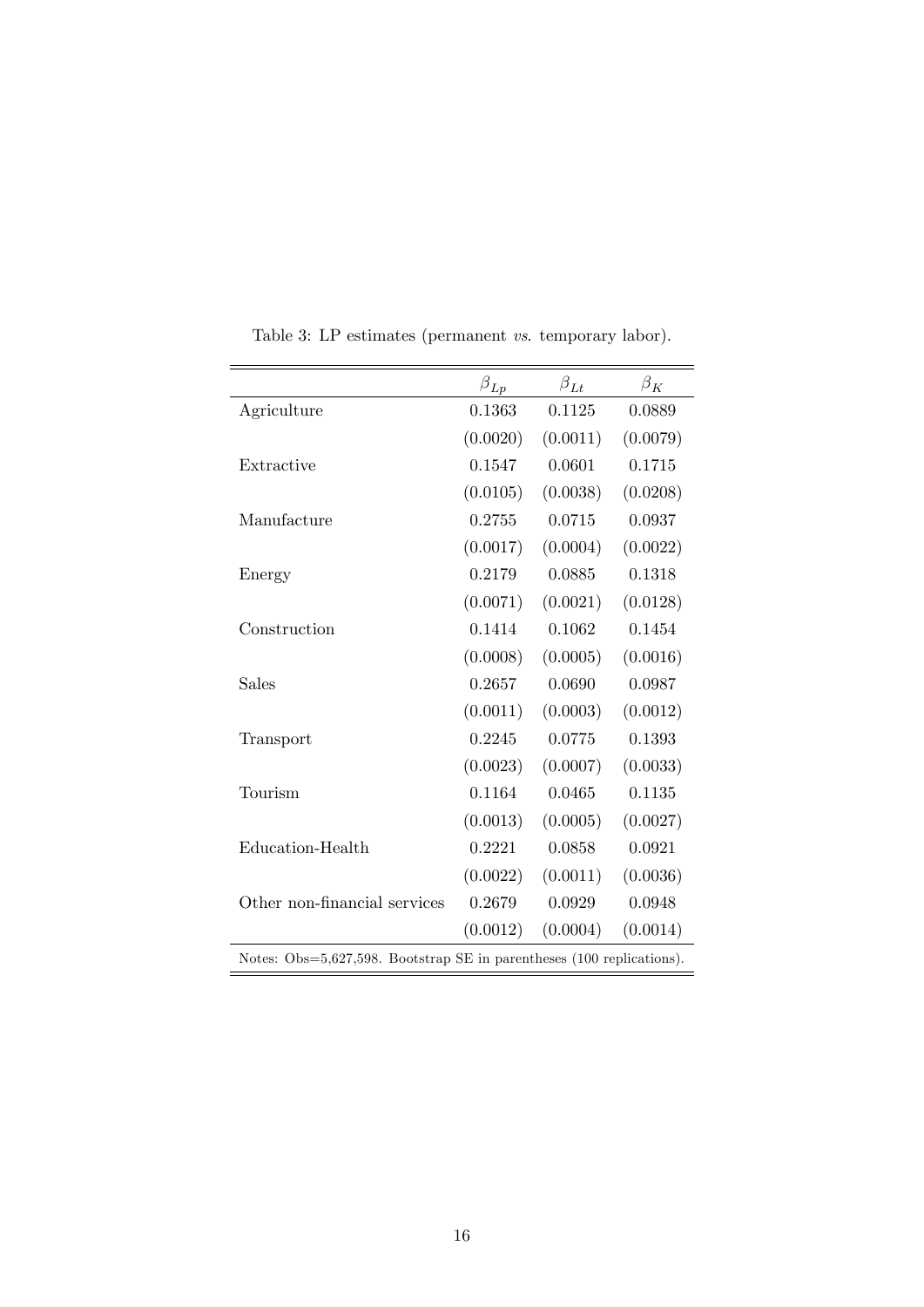

<span id="page-19-1"></span>Figure 4: Estimated TFP growth (non-weighted and weighted averages, %).

Notes: Firm TFP=simple average across firms; Aggregate TFP=firms aggregated using employment weights. Five years moving average of annual growth rates.

have displayed a rising behavior of TFP during the crisis which has partially compensated the bad TFP performance of the vast majority of (smaller) firms.

After computing TFP at the firm level, the longitudinal variation year-by-year can be exploited to enquire how the adjustment margins of the firm, measured through the share of temporary contracts, the type of collective agreement and the imports-exports information, relate to the estimated TFP.

### <span id="page-19-0"></span>6 Adjustment margins

In this section we quantify the relationship between TFP at the firm level and some margins that firms have in order to adjust to changing economic conditions. More precisely, we consider two distinct types of adjustment margins. On the one hand, input adjustment margins concern the type of contract proposed to workers, or the type of collective agreement. On the other hand, the output adjustment margin concerns the markets where Örms sell their products. More precisely, we consider the exporting activity as an output adjustment margin.

First, we consider the collective bargaining system, as it is a fundamental mechanism for explaining the working of the Spanish labour market. The vast majority of workers in Spain see their wage (and, generally, working conditions) set in collective bargaining between trade union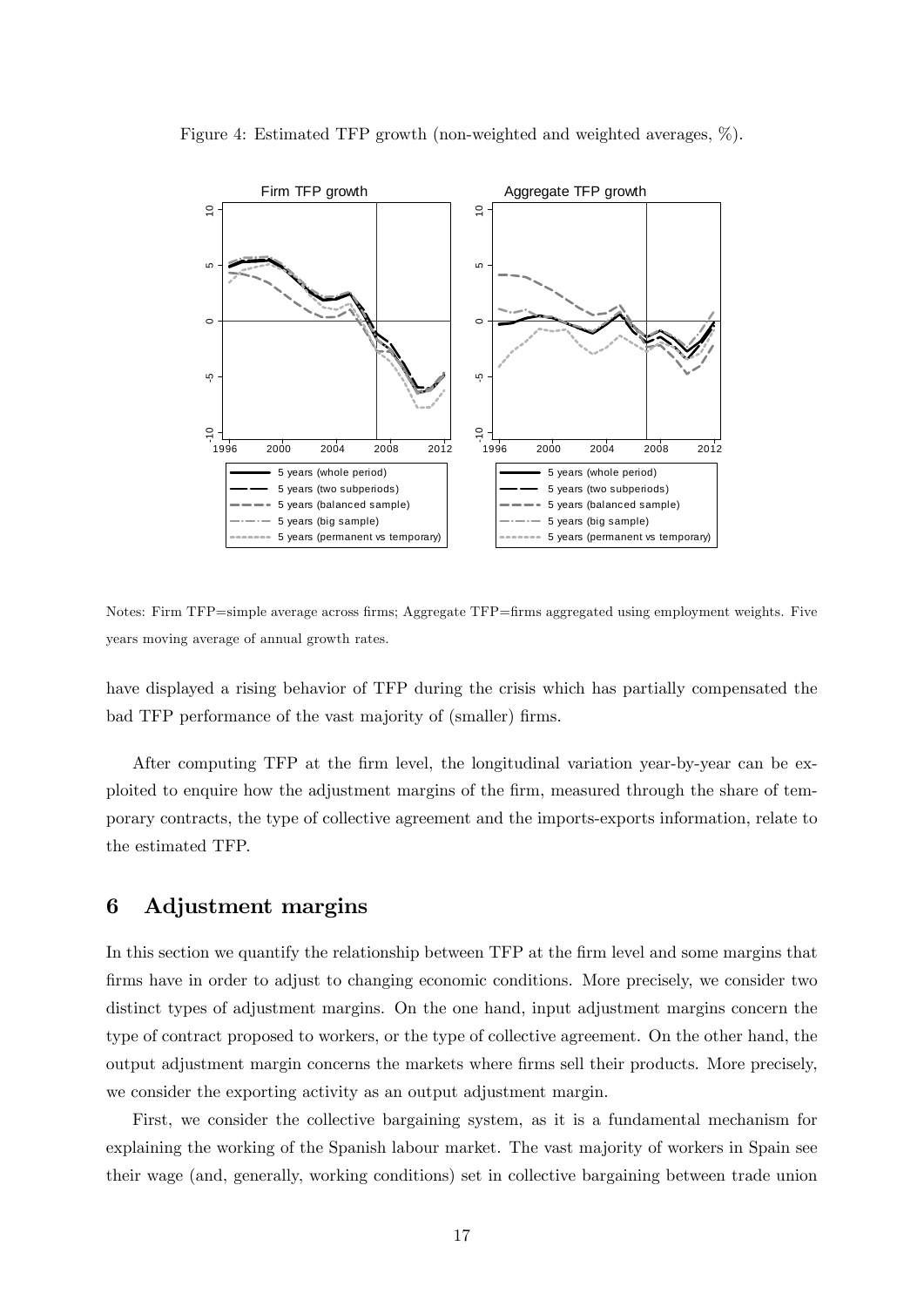and employers' representatives. The system is based in two main principles. On the one hand, the Principle of statutory extension claims that any minimum condition established in a collective agreement at higher than firm level apply to every worker forming part of the corresponding geographical and/or industry unit. On the other, the Principle of ultra-activity imposes that any agreement remains valid after its expiry, if it has not been renewed. Although collective agreements at the firm level allow to better take into account the particular economic context of the firm, even in that case - due to the two previous principles - it is very difficult for a firm to easily adjust to adverse economic conditions.<sup>[19](#page-20-0)</sup>

Alternatively, firms can adjust their situation internally by adjusting the number of workers. In the particular case of Spain, firms have massively opted to destroy temporary positions.

Finally, it is well documented in the literature that exporting firms display better productivity performance. By facing international competition, these firms are obliged to be at the efficiency frontier if they want to survive. During a crisis period in a particular country, exporting firms may circumvent the bad economic conditions of their own country.

#### 6.1 Estimation results

Formally, we regress the log of our estimated TFP for firm i at year t,  $\hat{\omega}_{it}$ , on variables capturing those flexibility margins plus additional controls:

$$
\widehat{\omega}_{it} = \gamma_a a_{it} + \gamma_z z_{it} + \eta_i + \eta_t + \kappa_{it}
$$

where  $a_{it}$  denotes the adjustment margins (the type of collective agreement, the share of workers with temporary contracts, an indicator of being importer-exporter),  $z_{it}$  is a vector of dummy variables for the size, age, region, economic sector, and debt structure of the firm,  $\eta_i$  are firm fixed effects,  $\eta_t$  are time dummies, and  $\kappa_{it}$  is a random error term.

Similarly to Alonso-Borrego (2010), it is important to note that given the lack of a theoretical model to justify the set of explanatory variables, our estimates are capturing partial correlations, which cannot be given a causal interpretation. The evidence provided can only help to understand what variables are related to TFP, but further research is needed to support a causal interpretation of the estimated effects.

Table [4](#page-21-0) reports fixed effects estimates of the correlation between the adjustment margins and firm's TFP controlling for debt ratios, time dummies and for indicators of firm's size, age, region and sector. Column (1) considers the whole sample of firms and does not include financial ratios. To asses the possible existence of sample selection, column (2) consider the subsample of firms for which we have information on the financial ratios only. Column (3) adds financial ratios to the estimations provided in column  $(2)$ . Finally, column  $(4)$  considers financial ratios as well as the tighter definition of the exporting/importing activity of firms.

Several conclusions can be drawn from the estimations reported in table [4.](#page-21-0) First, we find that the share of temporary workers is negatively correlated with TFP performance during the

<span id="page-20-0"></span><sup>&</sup>lt;sup>19</sup>See Izquierdo  $\overline{et \ al.}$  (2003) for details.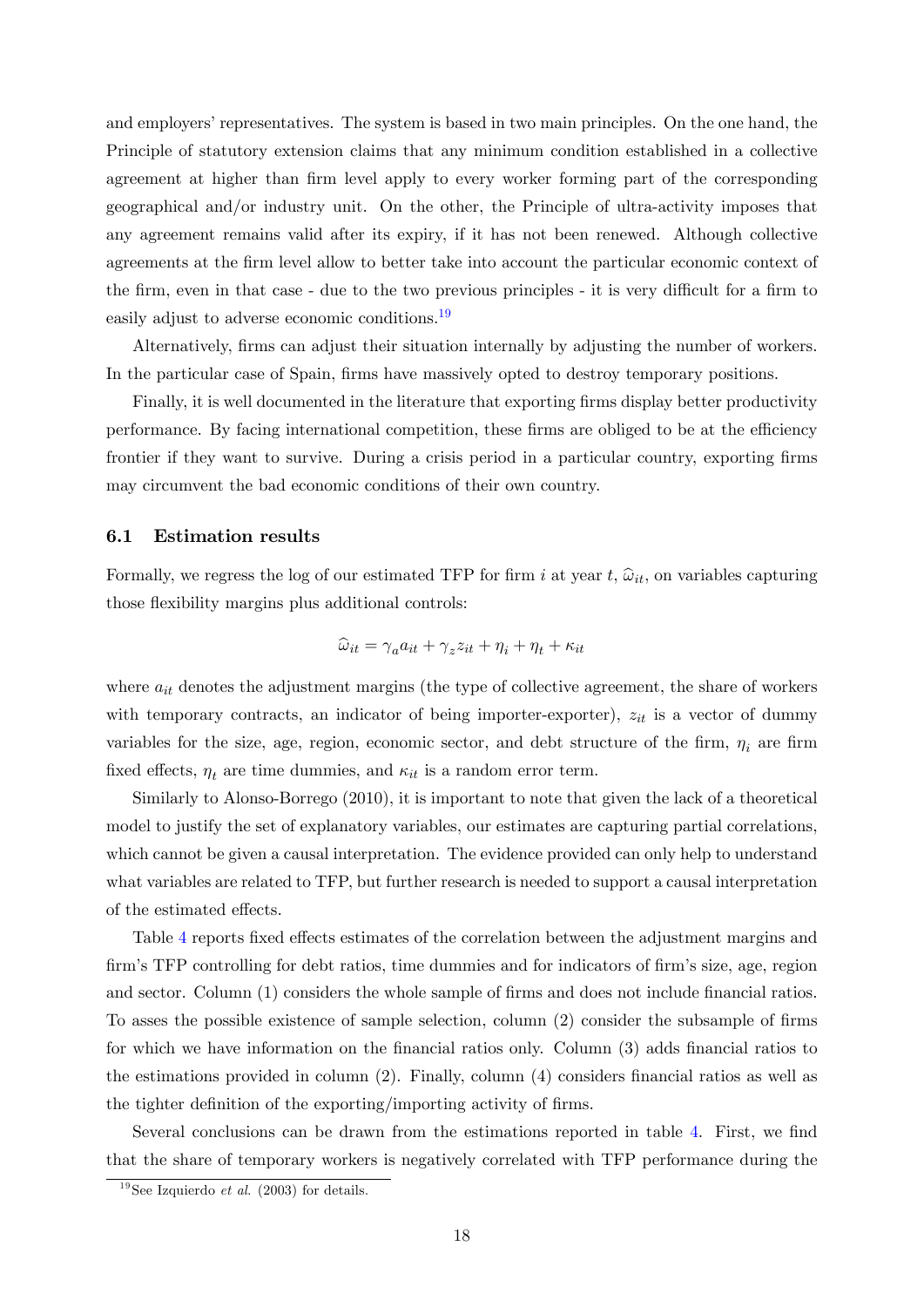| $[1]$<br>$[2]$<br>$[3]$<br>$[4]$<br>$-0.0511***$<br>$-0.0373***$<br>$-0.0372***$<br>$-0.0372***$<br>Share of temporary workers<br>(0.00144)<br>(0.00216)<br>(0.00215)<br>(0.00215)<br>$0.0603***$<br>$0.0631***$<br>$0.0865***$<br>Importer-exporter<br>(0.00124)<br>(0.00154)<br>(0.00154)<br>Importer-exporter (2008 threshold)<br>$0.0907***$<br>(0.00192)<br>$0.0756***$<br>$0.0758***$<br>$0.122***$<br>$0.0753***$<br>Firm agreement<br>(0.0199)<br>(0.0199)<br>(0.0168)<br>(0.0198)<br>$-0.0254***$<br>$-0.0192***$<br>$-0.0190***$<br>$-0.0190***$<br>Province agreement<br>(0.00187)<br>(0.00245)<br>(0.00245)<br>(0.00245)<br>$-0.0321***$<br>$-0.0273***$<br>$-0.0343***$<br>$-0.0326***$<br>Regional agreement<br>(0.00336)<br>(0.00439)<br>(0.00438)<br>(0.00438)<br>$-0.00654***$<br>$-0.00388$<br>$-0.00339$<br>$-0.00334$<br>National agreement<br>(0.00189)<br>(0.00247)<br>(0.00247)<br>(0.00247)<br>$-0.0464***$<br>$-0.0463***$<br>Debt ratio<br>(0.000651)<br>(0.000651)<br>$-0.00502***$<br>$-0.00494***$<br>Short term ratio<br>(0.000547)<br>(0.000547)<br>$0.0243***$<br>$0.0122***$<br>$0.0113***$<br>$0.0108***$<br>10-19 employees<br>(0.00138)<br>(0.00175)<br>(0.00175)<br>(0.00175)<br>$0.0395***$<br>$0.0397***$<br>$0.0383***$<br>$0.0503***$<br>20-49 employees<br>(0.00308)<br>(0.00308)<br>(0.00246)<br>(0.00308)<br>$0.0174***$<br>$-0.00147$<br>$0.0183***$<br>$0.0159**$<br>$>50$ employees<br>(0.00654)<br>(0.00576)<br>(0.00654)<br>(0.00654)<br>$0.0874***$<br>$0.191***$<br>$0.0846***$<br>$0.0873***$<br>$2-3$ years<br>(0.00201)<br>(0.00201)<br>(0.00201)<br>(0.00120)<br>$0.232***$<br>$0.126***$<br>$0.131***$<br>$0.131***$<br>4-5 years<br>(0.00149)<br>(0.00233)<br>(0.00233)<br>(0.00234)<br>$0.250***$<br>$0.147***$<br>$0.153***$<br>$0.153***$<br>$6-8$ years<br>(0.00183)<br>(0.00270)<br>(0.00269)<br>(0.00269)<br>$0.256***$<br>$0.160***$<br>$0.167***$<br>$0.167***$<br>$9-12$ years<br>(0.00235)<br>(0.00327)<br>(0.00327)<br>(0.00327)<br>$0.253***$<br>$0.163***$<br>$0.172***$<br>$0.172***$<br>$13-17$ years<br>(0.00305)<br>(0.00406)<br>(0.00406)<br>(0.00406)<br>$0.235***$<br>$0.159***$<br>$0.166***$<br>$0.167***$<br>$>17$ years<br>(0.00392)<br>(0.00507)<br>(0.00507)<br>(0.00507)<br>$3.263***$<br>3.292***<br>$3.256***$<br>$3.258***$<br>Constant<br>(0.0962)<br>(0.107)<br>(0.109)<br>(0.108)<br>Observations<br>5,618,004<br>2,862,843<br>2,862,843<br>2,862,843 |  |  |  |
|-------------------------------------------------------------------------------------------------------------------------------------------------------------------------------------------------------------------------------------------------------------------------------------------------------------------------------------------------------------------------------------------------------------------------------------------------------------------------------------------------------------------------------------------------------------------------------------------------------------------------------------------------------------------------------------------------------------------------------------------------------------------------------------------------------------------------------------------------------------------------------------------------------------------------------------------------------------------------------------------------------------------------------------------------------------------------------------------------------------------------------------------------------------------------------------------------------------------------------------------------------------------------------------------------------------------------------------------------------------------------------------------------------------------------------------------------------------------------------------------------------------------------------------------------------------------------------------------------------------------------------------------------------------------------------------------------------------------------------------------------------------------------------------------------------------------------------------------------------------------------------------------------------------------------------------------------------------------------------------------------------------------------------------------------------------------------------------------------------------------------------------------------------------------------------------------------------------------------------------------------------------------------------------------------------------------------------------------------------------------------------------------------------------------------------------------------|--|--|--|
|                                                                                                                                                                                                                                                                                                                                                                                                                                                                                                                                                                                                                                                                                                                                                                                                                                                                                                                                                                                                                                                                                                                                                                                                                                                                                                                                                                                                                                                                                                                                                                                                                                                                                                                                                                                                                                                                                                                                                                                                                                                                                                                                                                                                                                                                                                                                                                                                                                                 |  |  |  |
|                                                                                                                                                                                                                                                                                                                                                                                                                                                                                                                                                                                                                                                                                                                                                                                                                                                                                                                                                                                                                                                                                                                                                                                                                                                                                                                                                                                                                                                                                                                                                                                                                                                                                                                                                                                                                                                                                                                                                                                                                                                                                                                                                                                                                                                                                                                                                                                                                                                 |  |  |  |
|                                                                                                                                                                                                                                                                                                                                                                                                                                                                                                                                                                                                                                                                                                                                                                                                                                                                                                                                                                                                                                                                                                                                                                                                                                                                                                                                                                                                                                                                                                                                                                                                                                                                                                                                                                                                                                                                                                                                                                                                                                                                                                                                                                                                                                                                                                                                                                                                                                                 |  |  |  |
|                                                                                                                                                                                                                                                                                                                                                                                                                                                                                                                                                                                                                                                                                                                                                                                                                                                                                                                                                                                                                                                                                                                                                                                                                                                                                                                                                                                                                                                                                                                                                                                                                                                                                                                                                                                                                                                                                                                                                                                                                                                                                                                                                                                                                                                                                                                                                                                                                                                 |  |  |  |
|                                                                                                                                                                                                                                                                                                                                                                                                                                                                                                                                                                                                                                                                                                                                                                                                                                                                                                                                                                                                                                                                                                                                                                                                                                                                                                                                                                                                                                                                                                                                                                                                                                                                                                                                                                                                                                                                                                                                                                                                                                                                                                                                                                                                                                                                                                                                                                                                                                                 |  |  |  |
|                                                                                                                                                                                                                                                                                                                                                                                                                                                                                                                                                                                                                                                                                                                                                                                                                                                                                                                                                                                                                                                                                                                                                                                                                                                                                                                                                                                                                                                                                                                                                                                                                                                                                                                                                                                                                                                                                                                                                                                                                                                                                                                                                                                                                                                                                                                                                                                                                                                 |  |  |  |
|                                                                                                                                                                                                                                                                                                                                                                                                                                                                                                                                                                                                                                                                                                                                                                                                                                                                                                                                                                                                                                                                                                                                                                                                                                                                                                                                                                                                                                                                                                                                                                                                                                                                                                                                                                                                                                                                                                                                                                                                                                                                                                                                                                                                                                                                                                                                                                                                                                                 |  |  |  |
|                                                                                                                                                                                                                                                                                                                                                                                                                                                                                                                                                                                                                                                                                                                                                                                                                                                                                                                                                                                                                                                                                                                                                                                                                                                                                                                                                                                                                                                                                                                                                                                                                                                                                                                                                                                                                                                                                                                                                                                                                                                                                                                                                                                                                                                                                                                                                                                                                                                 |  |  |  |
|                                                                                                                                                                                                                                                                                                                                                                                                                                                                                                                                                                                                                                                                                                                                                                                                                                                                                                                                                                                                                                                                                                                                                                                                                                                                                                                                                                                                                                                                                                                                                                                                                                                                                                                                                                                                                                                                                                                                                                                                                                                                                                                                                                                                                                                                                                                                                                                                                                                 |  |  |  |
|                                                                                                                                                                                                                                                                                                                                                                                                                                                                                                                                                                                                                                                                                                                                                                                                                                                                                                                                                                                                                                                                                                                                                                                                                                                                                                                                                                                                                                                                                                                                                                                                                                                                                                                                                                                                                                                                                                                                                                                                                                                                                                                                                                                                                                                                                                                                                                                                                                                 |  |  |  |
|                                                                                                                                                                                                                                                                                                                                                                                                                                                                                                                                                                                                                                                                                                                                                                                                                                                                                                                                                                                                                                                                                                                                                                                                                                                                                                                                                                                                                                                                                                                                                                                                                                                                                                                                                                                                                                                                                                                                                                                                                                                                                                                                                                                                                                                                                                                                                                                                                                                 |  |  |  |
|                                                                                                                                                                                                                                                                                                                                                                                                                                                                                                                                                                                                                                                                                                                                                                                                                                                                                                                                                                                                                                                                                                                                                                                                                                                                                                                                                                                                                                                                                                                                                                                                                                                                                                                                                                                                                                                                                                                                                                                                                                                                                                                                                                                                                                                                                                                                                                                                                                                 |  |  |  |
|                                                                                                                                                                                                                                                                                                                                                                                                                                                                                                                                                                                                                                                                                                                                                                                                                                                                                                                                                                                                                                                                                                                                                                                                                                                                                                                                                                                                                                                                                                                                                                                                                                                                                                                                                                                                                                                                                                                                                                                                                                                                                                                                                                                                                                                                                                                                                                                                                                                 |  |  |  |
|                                                                                                                                                                                                                                                                                                                                                                                                                                                                                                                                                                                                                                                                                                                                                                                                                                                                                                                                                                                                                                                                                                                                                                                                                                                                                                                                                                                                                                                                                                                                                                                                                                                                                                                                                                                                                                                                                                                                                                                                                                                                                                                                                                                                                                                                                                                                                                                                                                                 |  |  |  |
|                                                                                                                                                                                                                                                                                                                                                                                                                                                                                                                                                                                                                                                                                                                                                                                                                                                                                                                                                                                                                                                                                                                                                                                                                                                                                                                                                                                                                                                                                                                                                                                                                                                                                                                                                                                                                                                                                                                                                                                                                                                                                                                                                                                                                                                                                                                                                                                                                                                 |  |  |  |
|                                                                                                                                                                                                                                                                                                                                                                                                                                                                                                                                                                                                                                                                                                                                                                                                                                                                                                                                                                                                                                                                                                                                                                                                                                                                                                                                                                                                                                                                                                                                                                                                                                                                                                                                                                                                                                                                                                                                                                                                                                                                                                                                                                                                                                                                                                                                                                                                                                                 |  |  |  |
|                                                                                                                                                                                                                                                                                                                                                                                                                                                                                                                                                                                                                                                                                                                                                                                                                                                                                                                                                                                                                                                                                                                                                                                                                                                                                                                                                                                                                                                                                                                                                                                                                                                                                                                                                                                                                                                                                                                                                                                                                                                                                                                                                                                                                                                                                                                                                                                                                                                 |  |  |  |
|                                                                                                                                                                                                                                                                                                                                                                                                                                                                                                                                                                                                                                                                                                                                                                                                                                                                                                                                                                                                                                                                                                                                                                                                                                                                                                                                                                                                                                                                                                                                                                                                                                                                                                                                                                                                                                                                                                                                                                                                                                                                                                                                                                                                                                                                                                                                                                                                                                                 |  |  |  |
|                                                                                                                                                                                                                                                                                                                                                                                                                                                                                                                                                                                                                                                                                                                                                                                                                                                                                                                                                                                                                                                                                                                                                                                                                                                                                                                                                                                                                                                                                                                                                                                                                                                                                                                                                                                                                                                                                                                                                                                                                                                                                                                                                                                                                                                                                                                                                                                                                                                 |  |  |  |
|                                                                                                                                                                                                                                                                                                                                                                                                                                                                                                                                                                                                                                                                                                                                                                                                                                                                                                                                                                                                                                                                                                                                                                                                                                                                                                                                                                                                                                                                                                                                                                                                                                                                                                                                                                                                                                                                                                                                                                                                                                                                                                                                                                                                                                                                                                                                                                                                                                                 |  |  |  |
|                                                                                                                                                                                                                                                                                                                                                                                                                                                                                                                                                                                                                                                                                                                                                                                                                                                                                                                                                                                                                                                                                                                                                                                                                                                                                                                                                                                                                                                                                                                                                                                                                                                                                                                                                                                                                                                                                                                                                                                                                                                                                                                                                                                                                                                                                                                                                                                                                                                 |  |  |  |
|                                                                                                                                                                                                                                                                                                                                                                                                                                                                                                                                                                                                                                                                                                                                                                                                                                                                                                                                                                                                                                                                                                                                                                                                                                                                                                                                                                                                                                                                                                                                                                                                                                                                                                                                                                                                                                                                                                                                                                                                                                                                                                                                                                                                                                                                                                                                                                                                                                                 |  |  |  |
|                                                                                                                                                                                                                                                                                                                                                                                                                                                                                                                                                                                                                                                                                                                                                                                                                                                                                                                                                                                                                                                                                                                                                                                                                                                                                                                                                                                                                                                                                                                                                                                                                                                                                                                                                                                                                                                                                                                                                                                                                                                                                                                                                                                                                                                                                                                                                                                                                                                 |  |  |  |
|                                                                                                                                                                                                                                                                                                                                                                                                                                                                                                                                                                                                                                                                                                                                                                                                                                                                                                                                                                                                                                                                                                                                                                                                                                                                                                                                                                                                                                                                                                                                                                                                                                                                                                                                                                                                                                                                                                                                                                                                                                                                                                                                                                                                                                                                                                                                                                                                                                                 |  |  |  |
|                                                                                                                                                                                                                                                                                                                                                                                                                                                                                                                                                                                                                                                                                                                                                                                                                                                                                                                                                                                                                                                                                                                                                                                                                                                                                                                                                                                                                                                                                                                                                                                                                                                                                                                                                                                                                                                                                                                                                                                                                                                                                                                                                                                                                                                                                                                                                                                                                                                 |  |  |  |
|                                                                                                                                                                                                                                                                                                                                                                                                                                                                                                                                                                                                                                                                                                                                                                                                                                                                                                                                                                                                                                                                                                                                                                                                                                                                                                                                                                                                                                                                                                                                                                                                                                                                                                                                                                                                                                                                                                                                                                                                                                                                                                                                                                                                                                                                                                                                                                                                                                                 |  |  |  |
|                                                                                                                                                                                                                                                                                                                                                                                                                                                                                                                                                                                                                                                                                                                                                                                                                                                                                                                                                                                                                                                                                                                                                                                                                                                                                                                                                                                                                                                                                                                                                                                                                                                                                                                                                                                                                                                                                                                                                                                                                                                                                                                                                                                                                                                                                                                                                                                                                                                 |  |  |  |
|                                                                                                                                                                                                                                                                                                                                                                                                                                                                                                                                                                                                                                                                                                                                                                                                                                                                                                                                                                                                                                                                                                                                                                                                                                                                                                                                                                                                                                                                                                                                                                                                                                                                                                                                                                                                                                                                                                                                                                                                                                                                                                                                                                                                                                                                                                                                                                                                                                                 |  |  |  |
|                                                                                                                                                                                                                                                                                                                                                                                                                                                                                                                                                                                                                                                                                                                                                                                                                                                                                                                                                                                                                                                                                                                                                                                                                                                                                                                                                                                                                                                                                                                                                                                                                                                                                                                                                                                                                                                                                                                                                                                                                                                                                                                                                                                                                                                                                                                                                                                                                                                 |  |  |  |
|                                                                                                                                                                                                                                                                                                                                                                                                                                                                                                                                                                                                                                                                                                                                                                                                                                                                                                                                                                                                                                                                                                                                                                                                                                                                                                                                                                                                                                                                                                                                                                                                                                                                                                                                                                                                                                                                                                                                                                                                                                                                                                                                                                                                                                                                                                                                                                                                                                                 |  |  |  |
|                                                                                                                                                                                                                                                                                                                                                                                                                                                                                                                                                                                                                                                                                                                                                                                                                                                                                                                                                                                                                                                                                                                                                                                                                                                                                                                                                                                                                                                                                                                                                                                                                                                                                                                                                                                                                                                                                                                                                                                                                                                                                                                                                                                                                                                                                                                                                                                                                                                 |  |  |  |
|                                                                                                                                                                                                                                                                                                                                                                                                                                                                                                                                                                                                                                                                                                                                                                                                                                                                                                                                                                                                                                                                                                                                                                                                                                                                                                                                                                                                                                                                                                                                                                                                                                                                                                                                                                                                                                                                                                                                                                                                                                                                                                                                                                                                                                                                                                                                                                                                                                                 |  |  |  |
|                                                                                                                                                                                                                                                                                                                                                                                                                                                                                                                                                                                                                                                                                                                                                                                                                                                                                                                                                                                                                                                                                                                                                                                                                                                                                                                                                                                                                                                                                                                                                                                                                                                                                                                                                                                                                                                                                                                                                                                                                                                                                                                                                                                                                                                                                                                                                                                                                                                 |  |  |  |
|                                                                                                                                                                                                                                                                                                                                                                                                                                                                                                                                                                                                                                                                                                                                                                                                                                                                                                                                                                                                                                                                                                                                                                                                                                                                                                                                                                                                                                                                                                                                                                                                                                                                                                                                                                                                                                                                                                                                                                                                                                                                                                                                                                                                                                                                                                                                                                                                                                                 |  |  |  |
|                                                                                                                                                                                                                                                                                                                                                                                                                                                                                                                                                                                                                                                                                                                                                                                                                                                                                                                                                                                                                                                                                                                                                                                                                                                                                                                                                                                                                                                                                                                                                                                                                                                                                                                                                                                                                                                                                                                                                                                                                                                                                                                                                                                                                                                                                                                                                                                                                                                 |  |  |  |
|                                                                                                                                                                                                                                                                                                                                                                                                                                                                                                                                                                                                                                                                                                                                                                                                                                                                                                                                                                                                                                                                                                                                                                                                                                                                                                                                                                                                                                                                                                                                                                                                                                                                                                                                                                                                                                                                                                                                                                                                                                                                                                                                                                                                                                                                                                                                                                                                                                                 |  |  |  |
|                                                                                                                                                                                                                                                                                                                                                                                                                                                                                                                                                                                                                                                                                                                                                                                                                                                                                                                                                                                                                                                                                                                                                                                                                                                                                                                                                                                                                                                                                                                                                                                                                                                                                                                                                                                                                                                                                                                                                                                                                                                                                                                                                                                                                                                                                                                                                                                                                                                 |  |  |  |
|                                                                                                                                                                                                                                                                                                                                                                                                                                                                                                                                                                                                                                                                                                                                                                                                                                                                                                                                                                                                                                                                                                                                                                                                                                                                                                                                                                                                                                                                                                                                                                                                                                                                                                                                                                                                                                                                                                                                                                                                                                                                                                                                                                                                                                                                                                                                                                                                                                                 |  |  |  |
|                                                                                                                                                                                                                                                                                                                                                                                                                                                                                                                                                                                                                                                                                                                                                                                                                                                                                                                                                                                                                                                                                                                                                                                                                                                                                                                                                                                                                                                                                                                                                                                                                                                                                                                                                                                                                                                                                                                                                                                                                                                                                                                                                                                                                                                                                                                                                                                                                                                 |  |  |  |
|                                                                                                                                                                                                                                                                                                                                                                                                                                                                                                                                                                                                                                                                                                                                                                                                                                                                                                                                                                                                                                                                                                                                                                                                                                                                                                                                                                                                                                                                                                                                                                                                                                                                                                                                                                                                                                                                                                                                                                                                                                                                                                                                                                                                                                                                                                                                                                                                                                                 |  |  |  |

<span id="page-21-0"></span>Table 4: Firm fixed effects regression of estimated TFP.

Notes: Robust standard errors in parentheses. Year, region and sector dummies included.

(\*\*\*) Significant at 1%; (\*\*) 5%; and (\*) 10% level, respectively.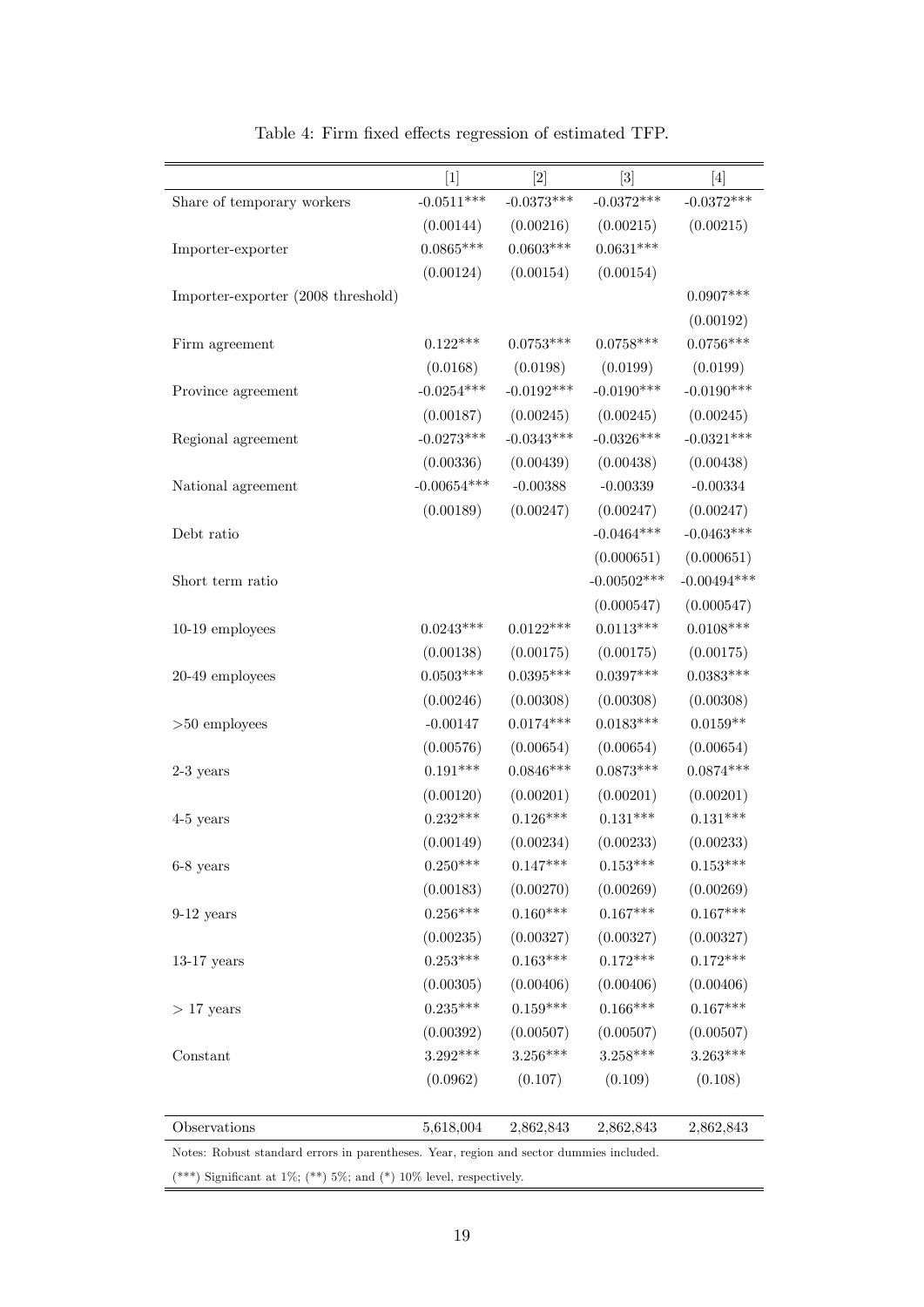considered period, 1995-2012. Firms with a larger share of temporary workers are associated with poorer performance in terms of TFP. Second, Örms having signed a collective agreement at the firm level perform better, in terms of TFP, than firms subject to a sectoral agreement. Third, being an importer-exporter positively correlates with TFP performance, whatever the definition we adopt for this indicator. Fourth, a negative and significant correlation arises between the debt ratio and TFP. Similarly, the short term debt ratio negatively correlates with TFP. Concerning other control variables, age is positively correlated with TFP performance, with older Örms displaying better TFP performance than firms younger than 2 years. Finally, firm's size positively correlates with TFP performance as well.

#### 6.2 Time variation

In order to assess the differentiated relationship of adjustment margins with respect to TFP over time, we allow the coefficients of the adjustment margins to vary year by year. The time variation of coefficients associated with the share of temporary workers, the firm agreement level and the use of foreign markets is displayed in figure [5.](#page-22-0) As previously, we control for time dummies, debt ratios and for indicators of firm's size, age, region and sector.<sup>[20](#page-22-1)</sup>



<span id="page-22-0"></span>Figure 5: Time variation in flexibility indicators.

Notes: Estimates from firm fixed effect regressions of TFP on firm's age, size, region, sector, debt ratios, adjustment indicators, and interactions of these latter with year indicators.

Figure [5](#page-22-0) shows that firms committed to a collective agreement at the firm level perform better than the average in TFP terms since the beginning of the crisis, although the estimated effect

<span id="page-22-1"></span> $^{20}$ In pratice, we add to every coefficient associated with the interacted variable the coefficient of the time dummy of the corresponding year. This allows us to obtain the differentiated relation between TFP and the explanatory variable year by year.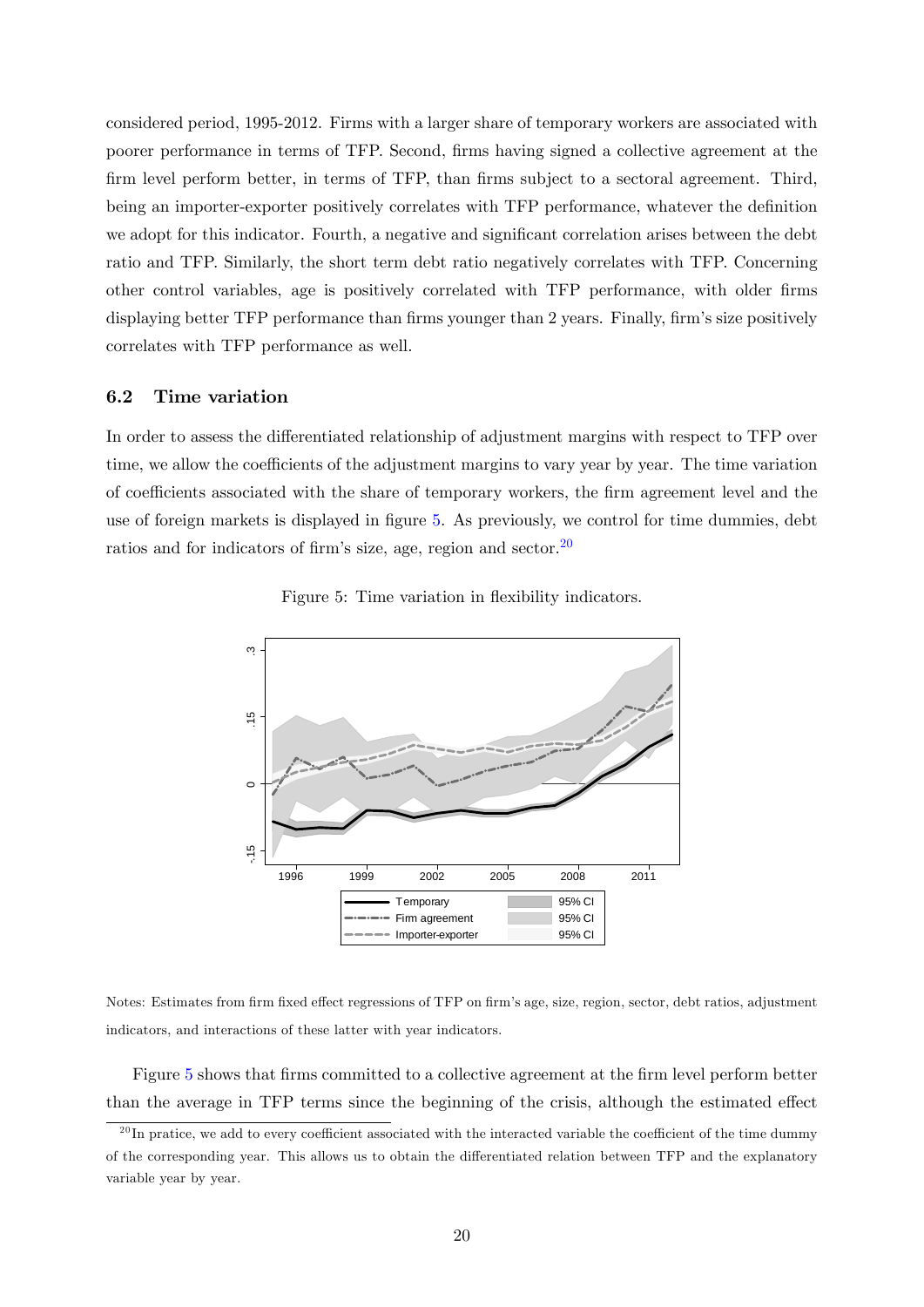is imprecise. Similarly, firms using external markets perform better than average since the late nineties. On the contrary, firms with a larger share of temporary workers had performed worse in TFP terms during years preceding the crisis. This situation is reversed from 2009. Firms with a larger share of temporary workers perform increasingly better during the period  $2009-2012$ .<sup>[21](#page-23-0)</sup> This sign reversal, could be explained by the massive destruction of temporary jobs that yielded a selection process. As shown in figure  $A.1$  of the appendix, the share of temporary contracts decreased substantially since 2007. Temporary workers surviving to this massive job destruction are likely to have different characteristics from those occupying temporary positions during years preceding the crisis.[22](#page-23-1) Indeed, administrative records show that the proportion of high-skilled workers has increased among temporary employees since 2007.

#### 6.3 Robustness check: TFP growth rate

Up to now, we have evaluated the correlation between adjustment margins and the level of firm TFP. However, the "Spanish Productivity Puzzle" refers to the different evolution of the productivity growth displayed by Spain relative to its European neighbors and the US. In this section then we seek to analyze how input adjustment margins (represented by the share of temporary workers and the type of collective agreement) and output adjustment margins (proxied by the fact of being an importer-exporter) may have ináuenced TFP growth. To do so, we simply modify the previous regression to introduce the yearly variation of the log of our estimated TFP for firm i,  $(\Delta \widehat{\omega}_{it})$ , as the dependent variable.

Estimation results are provided in table  $A.3$  of the appendix. As previously, column  $(1)$ considers the whole sample of firms and does not include financial ratios. Column (2) includes only firms for which information on financial ratios is available. Column  $(3)$  introduces financial ratios to the estimations provided in column  $(2)$ . Finally, column  $(4)$  considers the tighter definition of the exporting/importing activity of firms. Results are fairly consistent with previous estimates on TFP levels. The share of temporary workers is negatively correlated to TFP growth, while being an importer-exporter positively correlates with TFP growth, whatever the definition of importer-exporter we adopt. Now, however, the type of the collective agreement does not display a significant relationship with respect to TFP growth.

<span id="page-23-0"></span>Finally, we allow the coefficients of the adjustment margins to vary year by year, in order to

 $^{21}$ We have also implemented a fixed effects estimation of the correlation between the adjustment margins and firm's TFP in the two subperiods, 1995-2007 and 2008-2012. We find that being an importer-exporter positively correlates with TFP performance in both subperiods. Firms having signed a collective agreement at the firm level or at the national level perform better, in terms of TFP, during the expansion period. During the crisis, the situation is modified. Only firms committed to a national agreement perform relatively better. The share of temporary workers negatively correlates with TFP from 1995 to 2007, while after 2008 the correlation is positive. Estimates are available upon request.

<span id="page-23-1"></span> $22$ <sup>22</sup>The improvement in the relative performance of firms employing a larger share of temporary labor during the crisis persists in constant sample of firms that survive from 1995 to 2012 (see figure  $A.2$ ). Hence, we cannot disregard the changing composition of workers within firms as a plausible explanation for this evolution.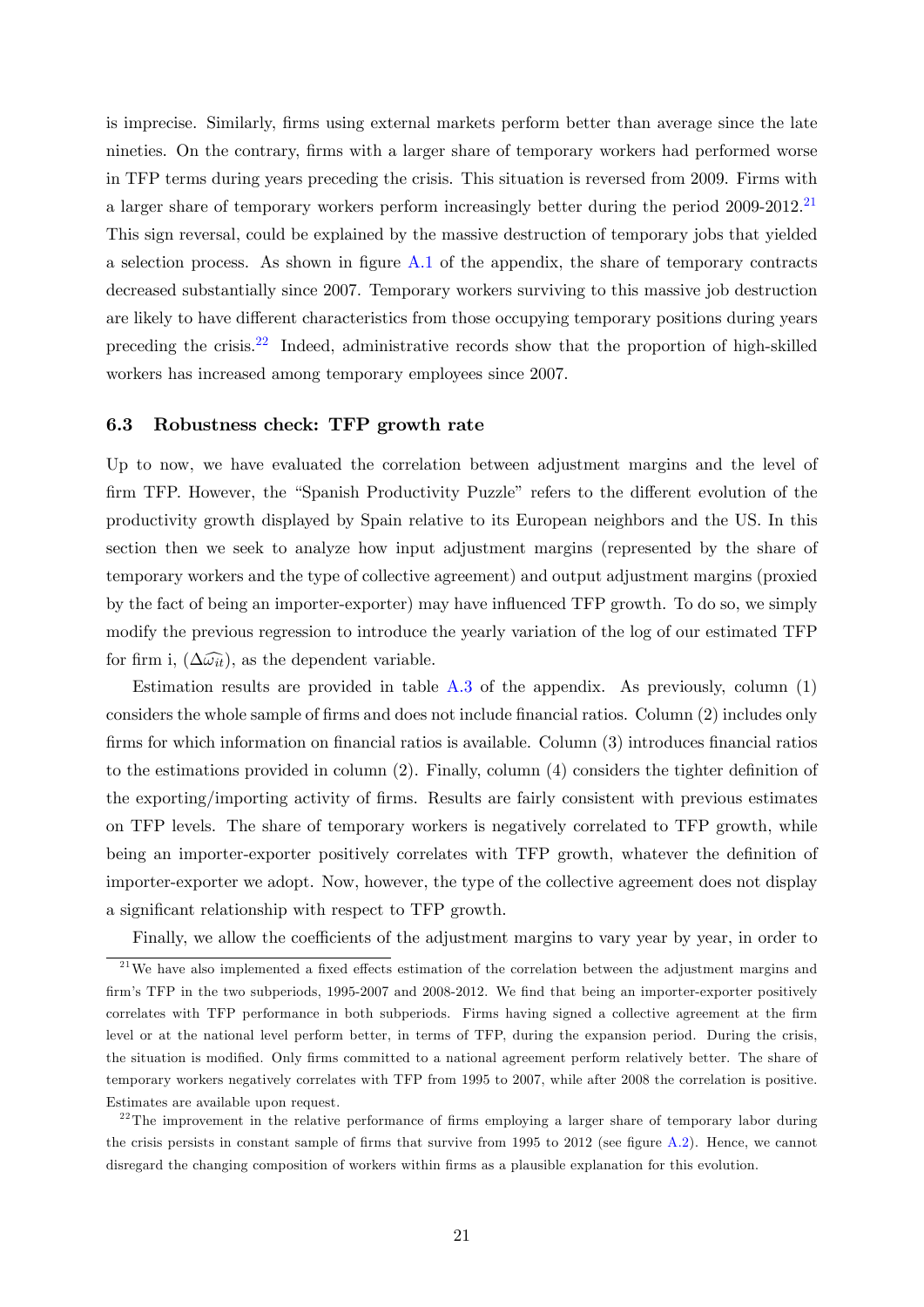assess the differentiated relationship of these variables with respect to TFP growth over time. Figure [6](#page-24-1) compares the time varying relationship between exporter-importer firms, the share of temporary workers and the evolution of TFP in levels (left hand side panel) and in growth terms (right hand side panel). As before, importer-exporter firms out-perform the rest over the whole period but even more after 2008. Concerning the share of temporary workers, when considering TFP growth, the negative since becomes insignificant during the crisis period.

Figure 6: Time variation in flexibility indicators: TFP levels vs. TFP growth.

<span id="page-24-1"></span>

Notes: Estimates from firm fixed effect regressions of TFP growth on firm's age, size, region, sector, debt ratios, adjustment indicators, and interactions of these latter with year indicators.

# <span id="page-24-0"></span>7 Conclusions

This paper seeks to gain insights on the apparent puzzling behavior of labor productivity in Spain during the economic crisis. While Spain had traditionally under-performed its European counterparts in terms of productivity, the trend is reverted during the crisis. Since 2007 Spain displays growth rates of aggregate labor productivity which are above France, Germany, the UK and as high as the US. Our analysis shows that this puzzling behavior of Spanish labor productivity results from a composition effect, with larger firms displaying a better TFP performance during the crisis.

Our econometric estimations suggest that, while the share of temporary workers is negatively correlated to TFP during the whole period 1995-2012, when we focus on the crisis period, the sign of this correlation is reverted. Again, compositional changes in the population of temporary workers during the crisis can justify this sign reversal. On the other hand, firms having committed to a collective agreement at the firm level display over the whole period a better TFP performance than firms engaged in sectoral collective agreements. Firms being exporters-importers also display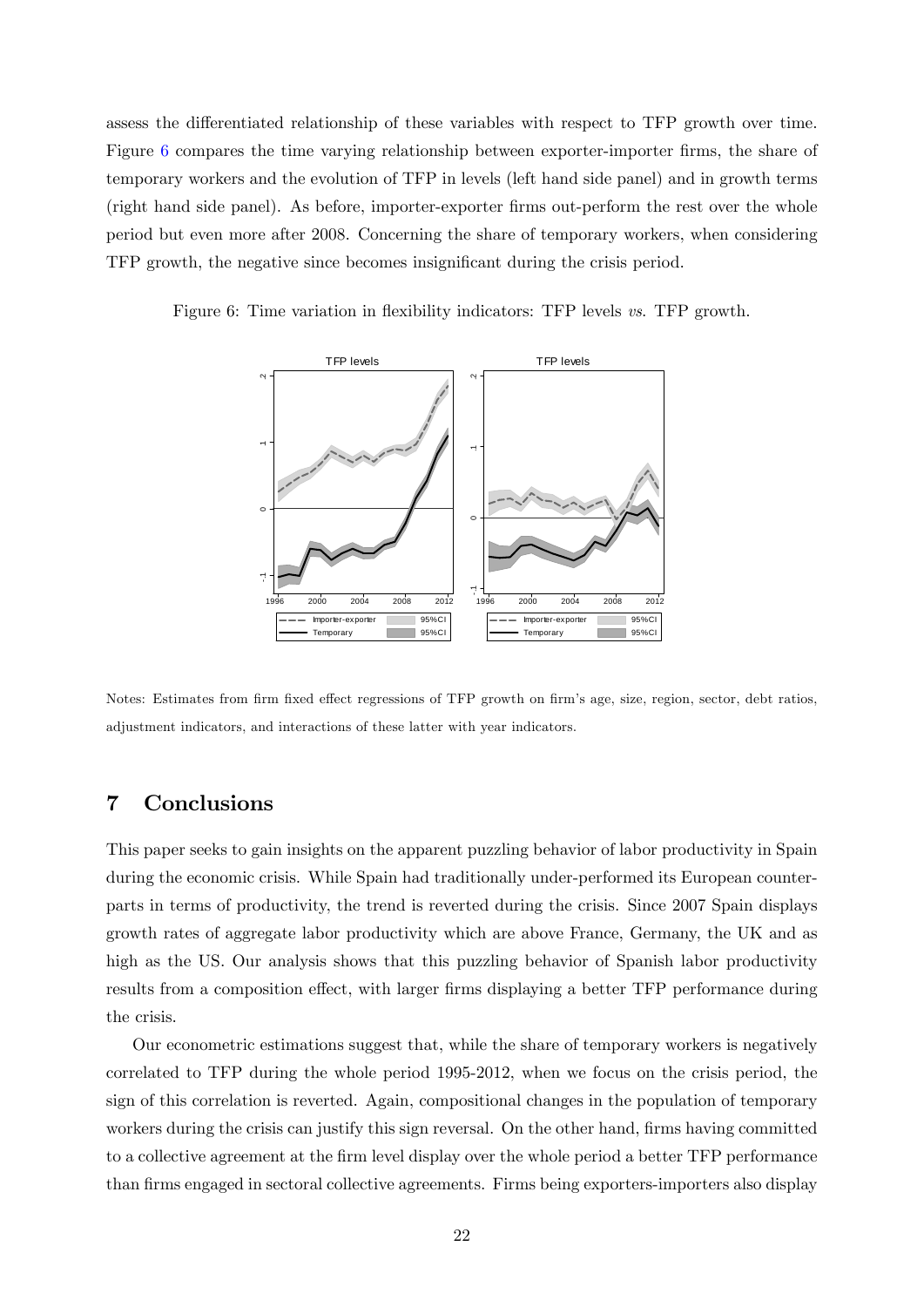a better TFP behavior than average.

In sum, the most recent "Spanish productivity puzzle" does not seem to respond to permanent factors as average TFP has decreased during the crisis period. Instead, the recent improvement in labor productivity results from massive job destruction and an increased weight of large firms displaying better TFP performance.

### References

- [1] Ackerberg, D., L. Benkard, S. Berry, and A. Pakes (2007), "Econometric Tools for Analyzing market Outcomesî, in J. Heckman and E. Leamer (eds.), Handbook of Econometrics, Vol.6.
- [2] Aguirragabiria,  $V(2009)$ , "Econometric Issues and Methods in the Estimation of Production Functionsî, MPRA Paper 15973, University Library of Munich, Germany.
- [3] Aguirragabiria, V., and C. Alonso-Borrego (2009), "Labor Contracts and Flexibility: Evidence from a Labor Market Reform in Spainî, Universidad Carlos III Working Paper 09-18.
- [4] Almunia, M., and D. López-Rodríguez (2012), "The Efficiency Costs of Tax Enforcement: Evidence from a Panel of Spanish Firms", mimeo.
- [5] Alonso-Borrego, C. (2010), "Firm Behavior, Market Deregulation and Productivity in Spainî, Bank of Spain Working Paper 1035.
- [6] Bassanini, A., L. Nunziata, and D. Venn (2009), "Job Protection Legislation and Productivity Growth in OECD Countries", Economic Policy, April, 349-402.
- [7] Black, S., and L. Lynch (2001), "How to compete: the impact of workplace practices and information technology on productivity", Review of Economics and Statistics 83:434-445.
- [8] Black, S., and L. Lynch (2004), "The New Economy, understanding the role of workplace practices", Economic Journal 114:97-116.
- [9] Boldrin, M., J.I. Conde-Ruiz, and J. Diaz-Gimenez (2010), "Eppur si Muove! Spain: Growing without a Model ", FEDEA-WP 11.
- [10] Bresnahan, T.F., E. Brynjolfsson, and L.M. Hitt (2002), "Information Technology, Workplace organization, and the Demand for skilled Labor: Firm-Level Evidence", Quarterly Journal of Economics 117 (1):  $339-376$ .
- [11] Dolado, J., S. Ortigueira, and R. Stuccchi, (2011), "Does dual employment protection affect TFP? Evidence from Spanish manufacturing Örmsî, IZA Discussion Paper 3832.
- [12] Doraszelski, U. and J. Jaumandreu (2013),  $R\&D$  and productivity: Estimating endogenous productivity ", Review of Economis Studies 80: 1338-1383.
- [13] Fariñas, J.C., and S. Ruano (2004), "The dynamics of Productivity : A Decomposition Approach Using Distribution Functions", Small Business Economics 22 (3-4): 237-251.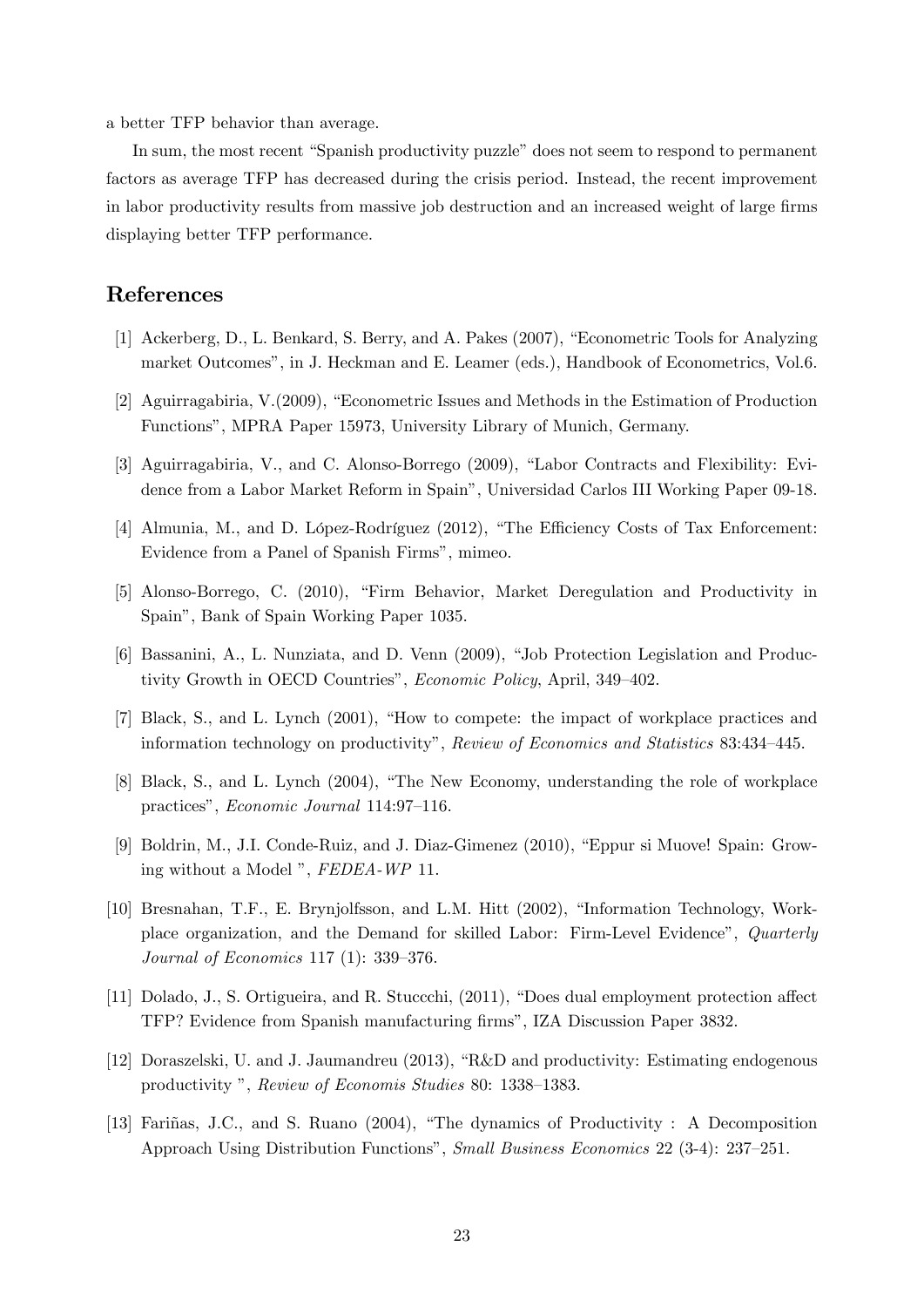- $[14]$  Gonzalez, X., and D. Miles-Touya  $(2012)$ , "Labor market rigidities and economic efficiency: Evidence from Spain", *Labour Economics* 19 (6): 833-845.
- [15] Griliches, Z., and J. Mairesse (1995), "Production Functions: The Search for Identification", NBER Working Paper 5067.
- [16] Huergo, E., and J. Jaumandreu (2004), "How does probability of innovation change with firm age?", Small Business Economics 22  $(3-4)$ : 193–207.
- [17] Izquierdo, M., E. Moral, and A. Urtasun (2003), "Collective bargaining in Spain: an individual data analysisî, Bank of Spain Ocassional Paper 0302.
- [18] Javorcik, B.S. (2004), "Does Foreign Direct Investment Increase the Productivity of Domestic Firms?", American Economic Reviw 94 (3): 605–627.
- $[19]$  Jimeno, J.F., and R. Sánchez-Mangas  $(2006)$ , "La productividad de la Economía Española" in La dinámica de la productividad española, edited by J. Segura,  $105-127$ . Fundacion Ramón Areces.
- [20] Levinsohn, J., and A. Petrin (2003), "Estimating Production Functions Using Inputs to Control for Unobservables", Review of Economic Studies 70:317-342.
- $[21]$  Lopez-Garcia, P., S. Puente, and A.L. Gomez  $(2007)$ , "Firm Productivity dynamics in Spainî, Bank of Spain Working Paper 739.
- [22] Martinez, D., J. Rodriguez, and J.L. Torres (2008), "The Productivity Paradox and the New Economy: The Spanish case", Journal of Macroeconomics 30:1569-1586.
- [23] Mas, M., and J. Quesada  $(2006)$ , "The role of ICT in Spanish Productivity Slowdown", Fundacion BBVA Working Paper 5.
- [24] Mora-Sanguinetti, J., and A. Fuentes (2012), "An Analysis of Productivity Performance in Spain Before and During the Crisis: Exploring the Role of Institutions<sup>"</sup>, OCDE Working Paper 973.
- [25] Olley, G. S, and A. Pakes  $(2006)$ , "The Dynamics of Productivity in the Telecommunications Equipment Industry", Econometrica 64:1263-1297.
- [26] Ortega, E. and J. Peñalosa (2013), "Algunas Reflexiones sobre la Economia Española tras Cinco Años de Crisis", Banco de España WP 1304.
- [27] Pilat, D. (2005), "Spain's Productivity Performance in International Perspective", OECD Workshop on Productivity, Madrid.
- [28] Sargent, T.C. and E.R. Rodriguez (2001), "Labour or Total Factor Productivity: Do We Need to Choose?î, Departement of Finance Working Paper 2001-04, Economic Studies and Policy Analysis Division.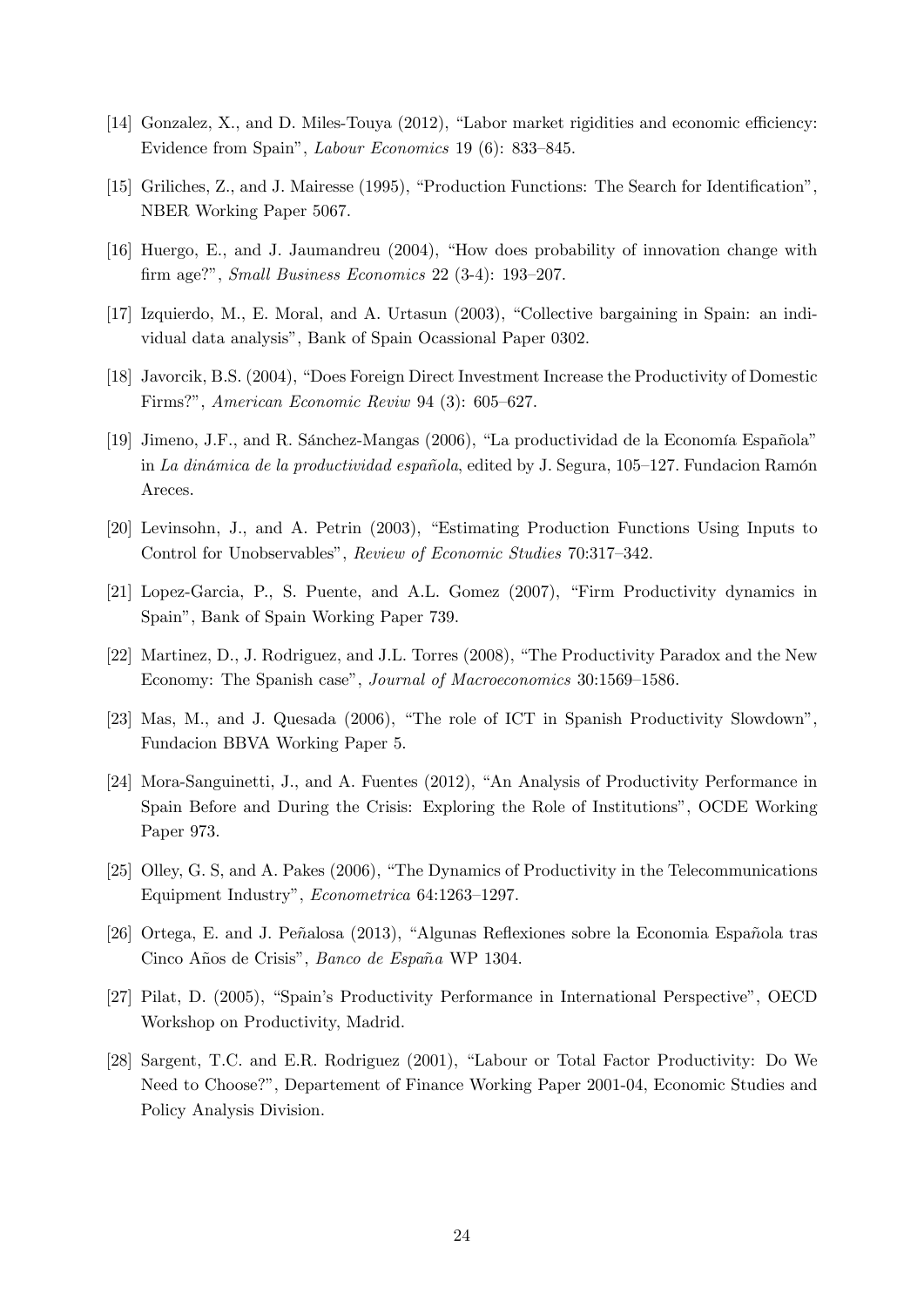# A Appendix

|                                                                     |           | $97\%$ of the original sample |           | $99\%$ of the original sample |  |  |
|---------------------------------------------------------------------|-----------|-------------------------------|-----------|-------------------------------|--|--|
|                                                                     | $\beta_L$ | $\beta_K$                     | $\beta_L$ | $\beta_K$                     |  |  |
| Agriculture                                                         | 0.5459    | 0.0650                        | 0.5328    | 0.0794                        |  |  |
|                                                                     | (0.0044)  | (0.0059)                      | (0.0048)  | (0.0071)                      |  |  |
| Extractive                                                          | 0.5869    | 0.1374                        | 0.5611    | 0.2205                        |  |  |
|                                                                     | (0.0159)  | (0.0188)                      | (0.0154)  | (0.0189)                      |  |  |
| Manufacture                                                         | 0.6818    | 0.0664                        | 0.6603    | 0.1122                        |  |  |
|                                                                     | (0.0019)  | (0.0017)                      | (0.0024)  | (0.0029)                      |  |  |
| Energy                                                              | 0.5482    | 0.1125                        | 0.5084    | 0.1455                        |  |  |
|                                                                     | (0.0105)  | (0.0155)                      | (0.0116)  | (0.0155)                      |  |  |
| Construction                                                        | 0.5893    | 0.1091                        | 0.5775    | 0.1217                        |  |  |
|                                                                     | (0.0017)  | (0.0014)                      | (0.0011)  | (0.0014)                      |  |  |
| Sales                                                               | 0.6467    | 0.0781                        | 0.6345    | 0.0994                        |  |  |
|                                                                     | (0.0015)  | (0.0011)                      | (0.0011)  | (0.0010)                      |  |  |
| Transport                                                           | 0.6727    | 0.0967                        | 0.6594    | 0.1147                        |  |  |
|                                                                     | (0.0039)  | (0.0029)                      | (0.0042)  | (0.0038)                      |  |  |
| Tourism                                                             | 0.4613    | 0.0905                        | 0.4439    | 0.1118                        |  |  |
|                                                                     | (0.0029)  | (0.0029)                      | (0.0030)  | (0.0029)                      |  |  |
| Education-Health                                                    | 0.5733    | 0.0826                        | 0.5662    | 0.1024                        |  |  |
|                                                                     | (0.0039)  | (0.0036)                      | (0.0044)  | (0.0047)                      |  |  |
| Other non-financial services                                        | 0.6197    | 0.0829                        | 0.6104    | 0.0986                        |  |  |
|                                                                     | (0.0015)  | (0.0014)                      | (0.0016)  | (0.0011)                      |  |  |
| Observations                                                        |           | 5,971,647                     | 6,347,775 |                               |  |  |
| Notes: Bootstrap standard errors in parentheses (100 replications). |           |                               |           |                               |  |  |

<span id="page-27-0"></span>Table A.1: LP estimates (bigger samples).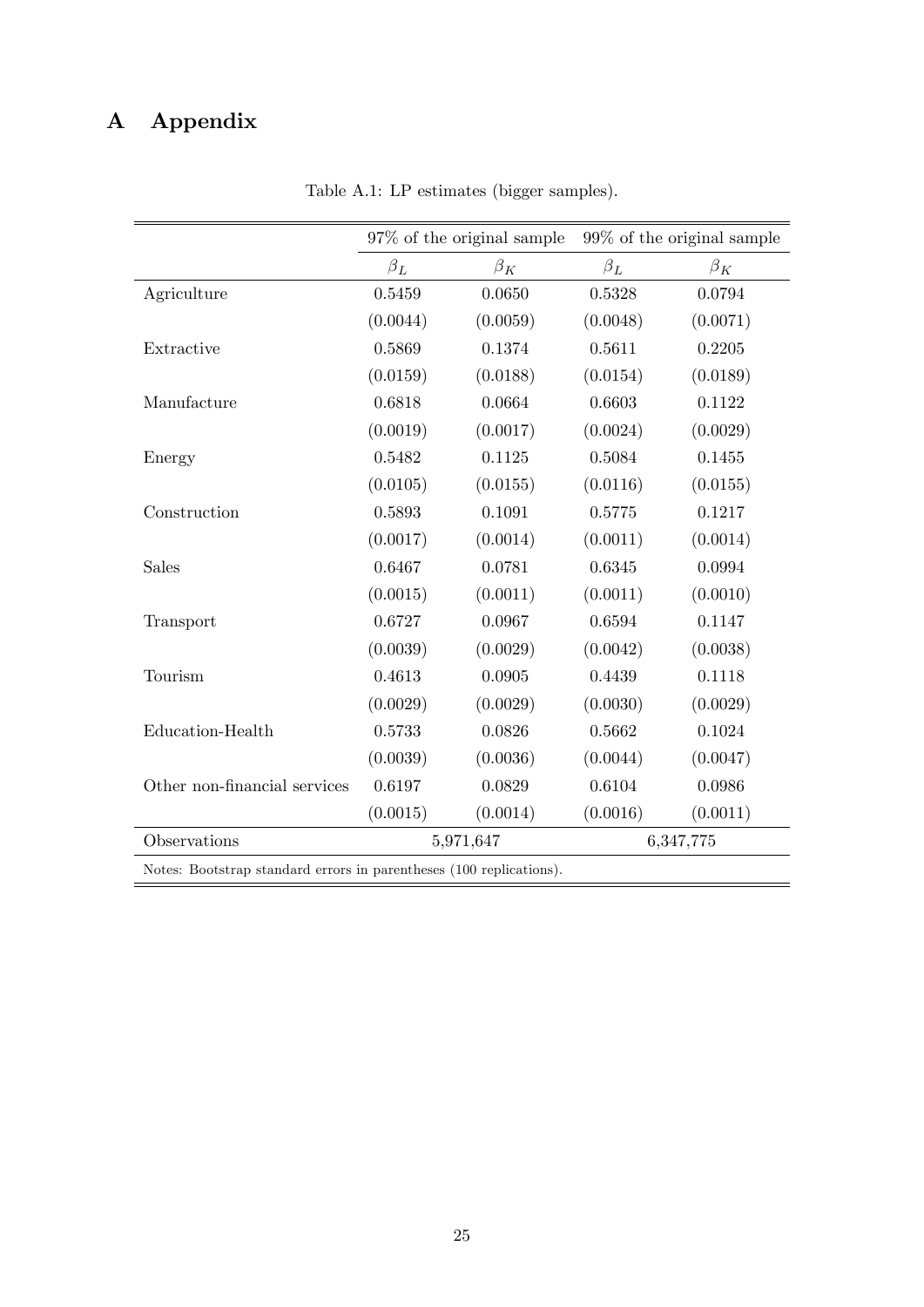<span id="page-28-1"></span>

|                                                                                 | Total capital |           |               | Tangible capital | Tangible capital |           |
|---------------------------------------------------------------------------------|---------------|-----------|---------------|------------------|------------------|-----------|
|                                                                                 | at book value |           | at book value |                  | at market value  |           |
|                                                                                 | $\beta_L$     | $\beta_K$ | $\beta_L$     | $\beta_K$        | $\beta_L$        | $\beta_K$ |
| OLS                                                                             | 0.6608        | 0.1125    | 0.6702        | 0.0934           | 0.6700           | 0.0997    |
|                                                                                 | (0.0065)      | (0.0032)  | (0.0066)      | (0.0031)         | (0.0065)         | (0.0031)  |
| FE                                                                              | 0.7752        | 0.0931    | 0.7893        | 0.0636           | 0.7860           | 0.0740    |
|                                                                                 | (0.0057)      | (0.0030)  | (0.0057)      | (0.0028)         | (0.0057)         | (0.0029)  |
| LP                                                                              | 0.5630        | 0.0787    | 0.5658        | 0.0731           | 0.5710           | 0.0778    |
|                                                                                 | (0.0069)      | (0.0086)  | (0.0066)      | (0.0067)         | (0.0068)         | (0.0060)  |
| Notes: Obs=86,185. Bootstrap standard errors in parentheses (100 replications). |               |           |               |                  |                  |           |

Table A.2: Comparison of LP estimates for different definitions of capital (1995-2012).

<span id="page-28-0"></span>Figure A.1: Changing composition of temporary workers.

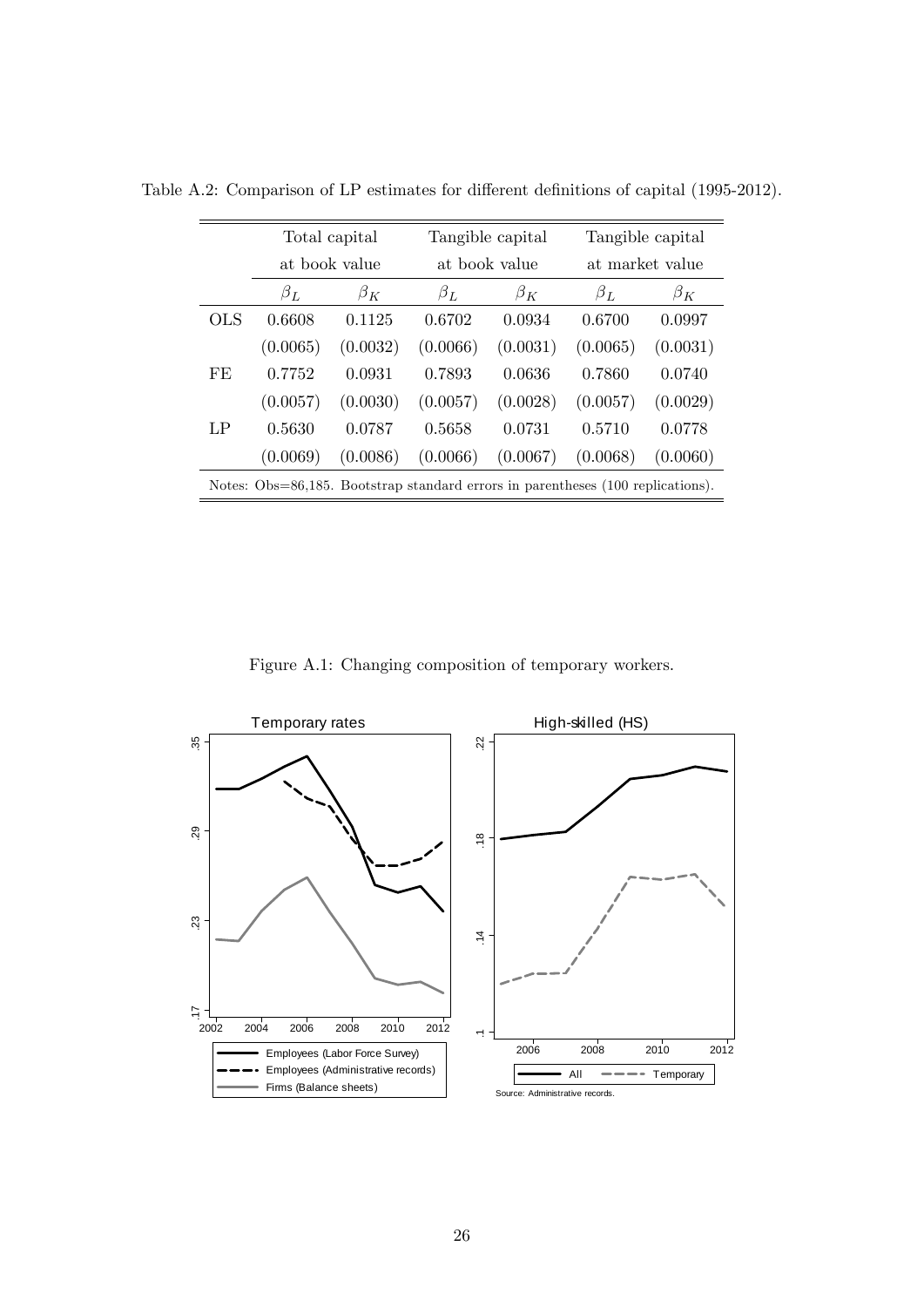|                                    | $[1]$         | $[2]$        | $[3]$        | $[4]$        |
|------------------------------------|---------------|--------------|--------------|--------------|
| Share of temporary workers         | $-0.0267***$  | $-0.0314***$ | $-0.0315***$ | $-0.0315***$ |
|                                    | (0.00157)     | (0.00230)    | (0.00230)    | (0.00230)    |
| Importer-exporter                  | $0.0305***$   | $0.0189***$  | $0.0195***$  |              |
|                                    | (0.00125)     | (0.00156)    | (0.00156)    |              |
| Importer-exporter (2008 threshold) |               |              |              | $0.0258***$  |
|                                    |               |              |              | (0.00193)    |
| Firm agreement                     | $0.0215*$     | $-0.00501$   | $-0.00493$   | $-0.00496$   |
|                                    | (0.0128)      | (0.0168)     | (0.0169)     | (0.0169)     |
| Province agreement                 | $-0.00386**$  | $-8.85e-05$  | $-1.04e-05$  | $7.59e-06$   |
|                                    | (0.00156)     | (0.00219)    | (0.00219)    | (0.00219)    |
| Regional agreement                 | $-0.00420$    | $-0.00154$   | $-0.00111$   | $-0.000959$  |
|                                    | (0.00291)     | (0.00403)    | (0.00403)    | (0.00403)    |
| National agreement                 | $-0.00459***$ | $-0.000969$  | $-0.000834$  | $-0.000817$  |
|                                    | (0.00167)     | (0.00231)    | (0.00231)    | (0.00231)    |
| Debt ratio                         |               |              | $-0.0108***$ | $-0.0108***$ |
|                                    |               |              | (0.000556)   | (0.000556)   |
| Short term ratio                   |               |              | $0.00140***$ | $0.00143***$ |
|                                    |               |              | (0.000525)   | (0.000525)   |
| $10-19$ employees                  | $-0.0884***$  | $-0.0820***$ | $-0.0822***$ | $-0.0823***$ |
|                                    | (0.00123)     | (0.00156)    | (0.00156)    | (0.00156)    |
| 20-49 employees                    | $-0.153***$   | $-0.142***$  | $-0.142***$  | $-0.142***$  |
|                                    | (0.00209)     | (0.00259)    | (0.00259)    | (0.00259)    |
| $>50$ employees                    | $-0.246***$   | $-0.215***$  | $-0.215***$  | $-0.216***$  |
|                                    | (0.00532)     | (0.00612)    | (0.00612)    | (0.00611)    |
| $2-3$ years                        | $-0.407***$   | $-0.357***$  | $-0.357***$  | $-0.357***$  |
|                                    | (0.00271)     | (0.00383)    | (0.00383)    | (0.00383)    |
| 4-5 years                          | $-0.474***$   | $-0.415***$  | $-0.414***$  | $-0.414***$  |
|                                    | (0.00274)     | (0.00389)    | (0.00389)    | (0.00389)    |
| 6-8 years                          | $-0.490***$   | $-0.428***$  | $-0.426***$  | $-0.426***$  |
|                                    | (0.00282)     | (0.00401)    | (0.00401)    | (0.00401)    |
| $9-12$ years                       | $-0.492***$   | $-0.427***$  | $-0.426***$  | $-0.425***$  |
|                                    | (0.00304)     | (0.00430)    | (0.00430)    | (0.00430)    |
| $13-17$ years                      | $-0.485***$   | $-0.420***$  | $-0.418***$  | $-0.418***$  |
|                                    | (0.00340)     | (0.00477)    | (0.00477)    | (0.00477)    |
| $>17$ years                        | $-0.478***$   | $-0.413***$  | $-0.411***$  | $-0.411***$  |
|                                    | (0.00402)     | (0.00555)    | (0.00555)    | (0.00555)    |
| Constant                           | $0.570***$    | $0.514***$   | $0.515***$   | $0.517***$   |
|                                    | (0.102)       | (0.159)      | (0.158)      | (0.158)      |
| Observations                       | 4,655,781     | 2,603,968    | 2,603,968    | 2,603,968    |
|                                    |               |              |              |              |

<span id="page-29-0"></span>Table A.3: Firm fixed effects regression of estimated TFP growth.

Notes: Robust standard errors in parentheses. Year, region and sector dummies included.

(\*\*\*) Significant at  $1\%$ ; (\*\*)  $5\%$ ; and (\*)  $10\%$  level, respectively.